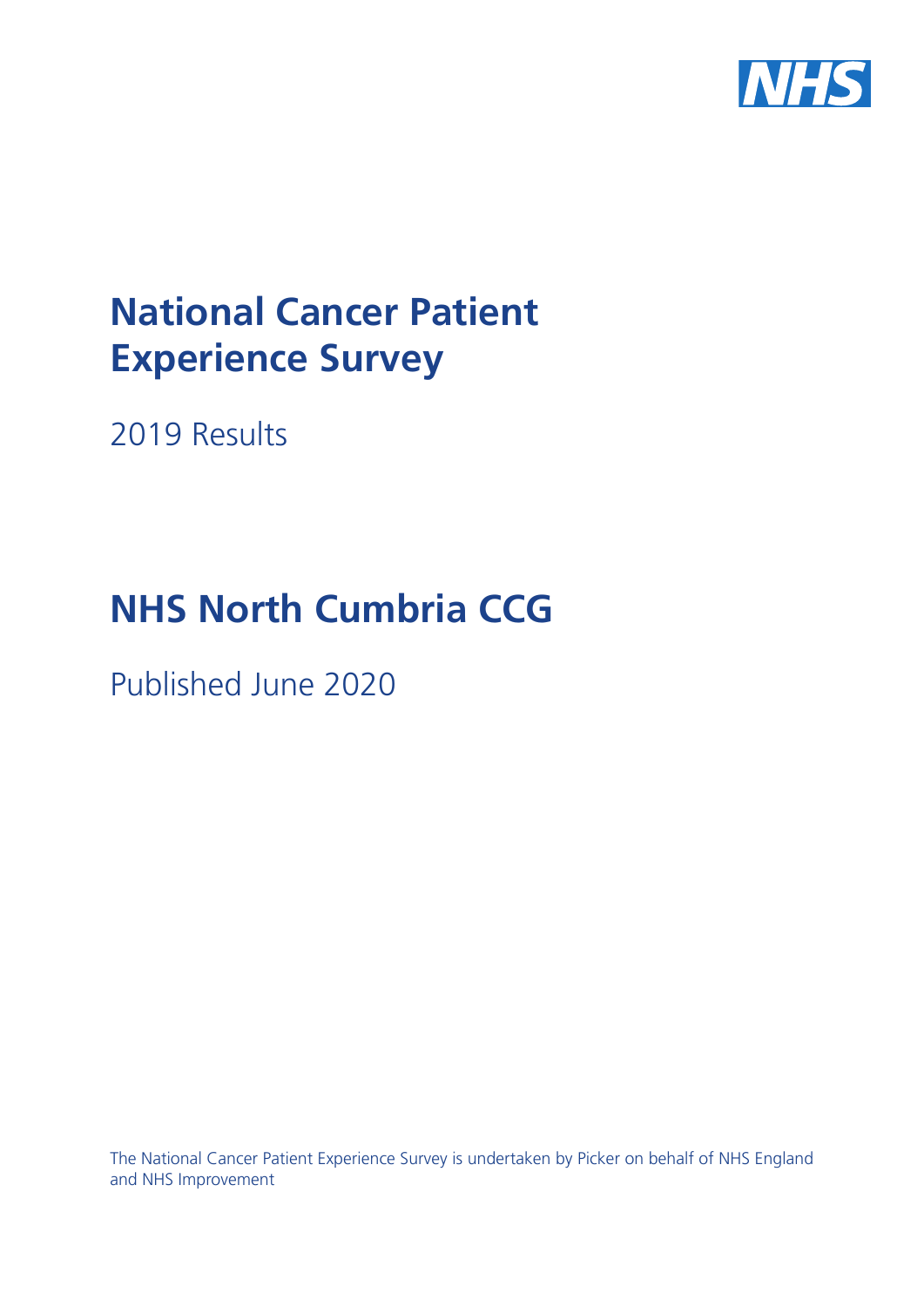# **Executive Summary** Case Mix Adjusted scores

#### **Cancer Dashboard Questions**

The following seven questions are included in phase 1 of the Cancer Dashboard developed by Public Health England and NHS England:

Q61. Patient's average rating of care scored from very poor to very good

| $\Omega$ | $\overline{2}$                                                | 3 | 4 | 5 | 6 | 7 | 8 | 9   | 10                                                                                            |
|----------|---------------------------------------------------------------|---|---|---|---|---|---|-----|-----------------------------------------------------------------------------------------------|
|          |                                                               |   |   |   |   |   |   | 8.8 |                                                                                               |
|          |                                                               |   |   |   |   |   |   |     | Q18. Patient definitely involved as much as they wanted in decisions about care and treatment |
|          |                                                               |   |   |   |   |   |   |     | Q19. Patient given the name of a CNS who would support them through their treatment           |
|          | Q20. Patient found it very or quite easy to contact their CNS |   |   |   |   |   |   |     |                                                                                               |
|          |                                                               |   |   |   |   |   |   |     | Q39. Patient always felt they were treated with respect and dignity while in hospital         |
|          | leaving hospital                                              |   |   |   |   |   |   |     | Q41. Hospital staff told patient who to contact if worried about condition or treatment after |
| 62%      | treatment                                                     |   |   |   |   |   |   |     | Q55. General practice staff definitely did everything they could to support patient during    |

#### **Questions Outside Expected Range**

|                                                                                                                       |            | Case Mix Adjusted Scores   |                            |                   |
|-----------------------------------------------------------------------------------------------------------------------|------------|----------------------------|----------------------------|-------------------|
|                                                                                                                       | 2019 Score | Lower<br>Expected<br>Range | Upper<br>Expected<br>Range | National<br>Score |
| Q20. Patient found it very or quite easy to contact their CNS                                                         | 91%        | 81%                        | 89%                        | 85%               |
| Q35. All hospital staff asked patient what name they prefer to be called by                                           | 81%        | 62%                        | 79%                        | 71%               |
| Q43. Patient definitely found hospital staff to discuss worries or fears during their outpatient<br>or day case visit | 77%        | 66%                        | 75%                        | 71%               |
| Q49. Beforehand patient completely had all information needed about chemotherapy<br>treatment                         | 89%        | 80%                        | 88%                        | 84%               |
| Q50. Patient given enough information about whether chemotherapy was working in a<br>completely understandable way    | 75%        | 62%                        | 73%                        | 68%               |
| Q53. Patient definitely given enough support from health or social services after treatment                           | 54%        | 37%                        | 53%                        | 45%               |

|                                                                                      |            | Case Mix Adiusted Scores   |                            |                   |
|--------------------------------------------------------------------------------------|------------|----------------------------|----------------------------|-------------------|
|                                                                                      | 2019 Score | Lower<br>Expected<br>Range | Upper<br>Expected<br>Range | National<br>Score |
| [O19] Patient given the name of a CNS who would support them through their treatment | 85%        | 90%                        | 95%                        | 92%               |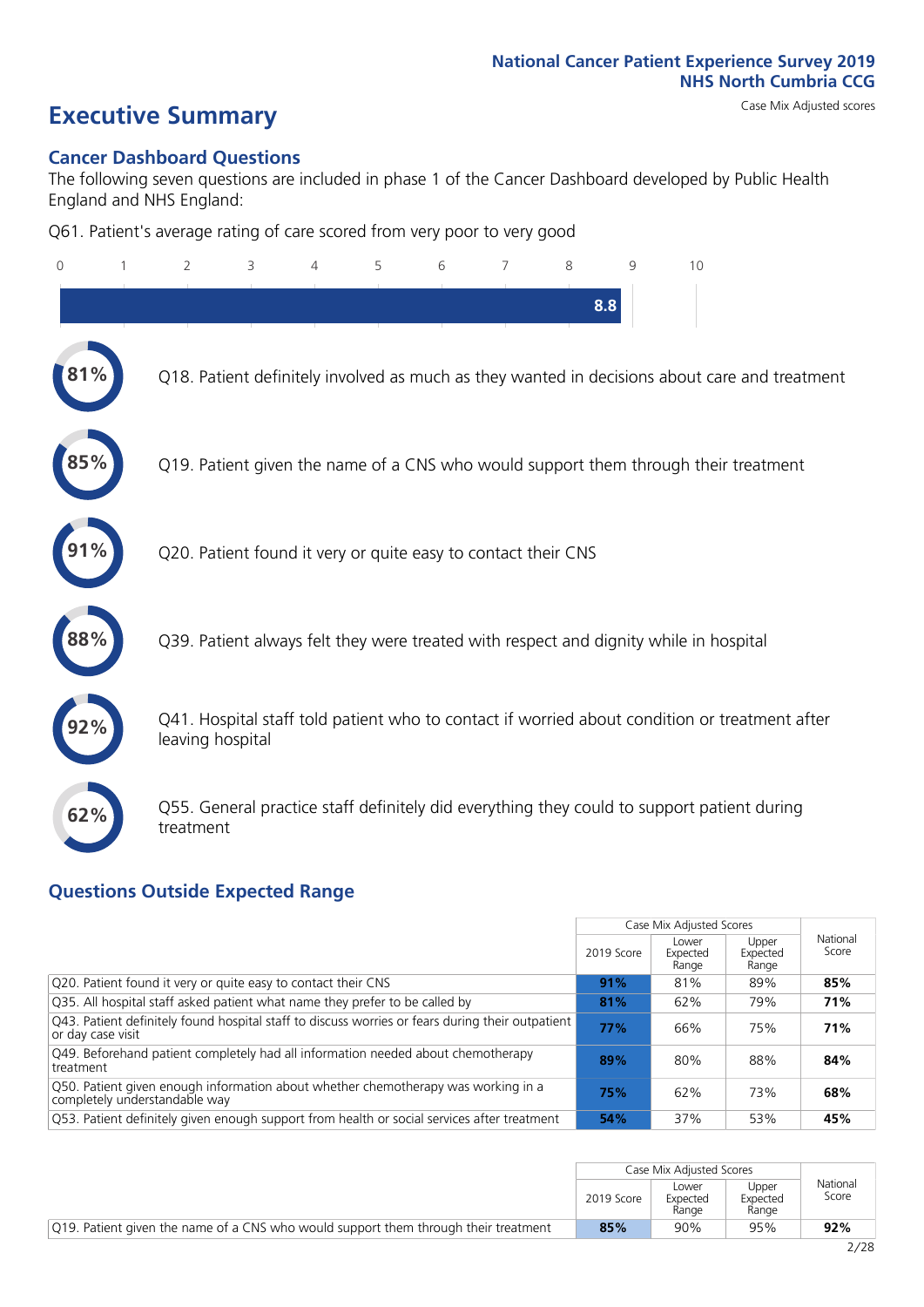|                                                                                                |            | Case Mix Adjusted Scores   |                            |                   |
|------------------------------------------------------------------------------------------------|------------|----------------------------|----------------------------|-------------------|
|                                                                                                | 2019 Score | Lower<br>Expected<br>Range | Upper<br>Expected<br>Range | National<br>Score |
| O60. Someone discussed with patient whether they would like to take part in cancer<br>research | 20%        | 22%                        | 39%                        | 30%               |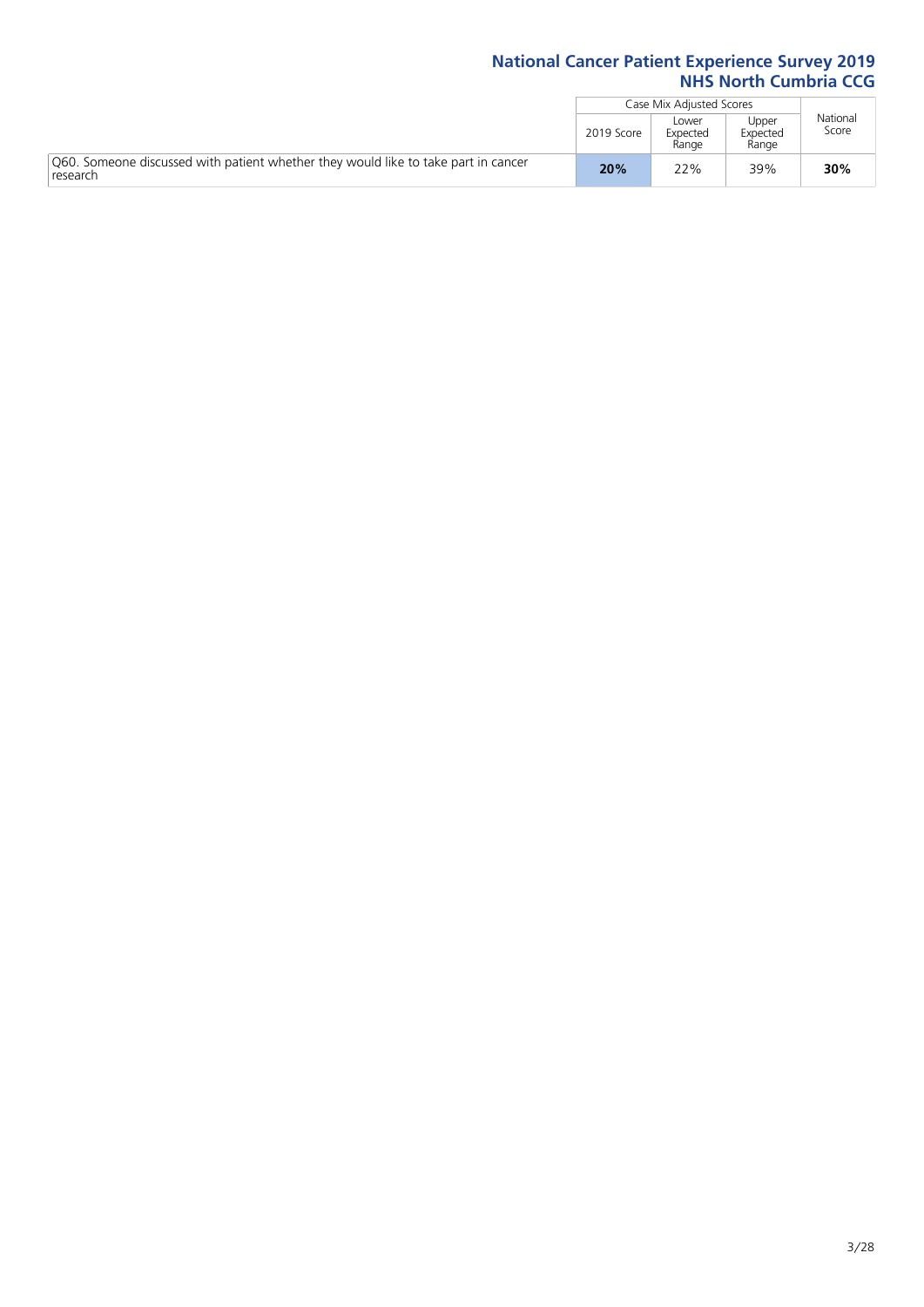### **Introduction**

The National Cancer Patient Experience Survey 2019 is the ninth iteration of the survey first undertaken in 2010. It has been designed to monitor national progress on cancer care; to provide information to drive local quality improvements; to assist commissioners and providers of cancer care; and to inform the work of the various charities and stakeholder groups supporting cancer patients.

The survey was overseen by a national Cancer Patient Experience Advisory Group. This Advisory Group set the principles and objectives of the survey programme and guided questionnaire development. The survey was commissioned and managed by NHS England. The survey provider, Picker, is responsible for designing, running and analysing the survey.

The 2019 survey involved 143 NHS Trusts. Out of 111,366 people, 67,858 people responded to the survey, yielding a response rate of 61%.

## **Methodology**

#### **Eligibility, fieldwork and survey methods**

The sample for the survey included all adult (aged 16 and over) NHS patients, with a confirmed primary diagnosis of cancer, discharged from an NHS Trust after an inpatient episode or day case attendance for cancer related treatment in the months of April, May and June 2019. The fieldwork for the survey was undertaken between December 2019 and March 2020.

As in the previous four years, the survey used a mixed mode methodology. Questionnaires were sent by post, with two reminders where necessary, but also included an option to complete the questionnaire online. A Freephone helpline and email was available for respondents to opt out, ask questions about the survey, enable them to complete their questionnaire over the phone and provide access to a translation and interpreting facility for those whose first language was not English.

#### **Case-mix adjustment**

Both unadjusted and adjusted scores are presented in this report. Case-mix adjusted scores allows us to account for the impact that differing patient populations might have on results. By using the case-mix adjusted estimates we can obtain a greater understanding of how a CCG is performing given their patient population. The factors taken into account in this case-mix adjustment are gender, age, ethnic group, deprivation, and tumour group.

#### **Scoring methodology**

Fifty-two questions from the questionnaire are scored as these questions relate directly to patient experience. For all but one question (Q61), scores are presented as the percentage of positive responses out of all scored responses. For Q61, respondents rate their overall care on a scale of 0 to 10, of which the average was calculated for this question's presented score. The percentages in this report have been rounded to the nearest percentage point. Therefore, in some cases the figures do not appear to add up to 100%.

#### **Statistical significance**

In the reporting of 2019 results, appropriate statistical tests have been undertaken to identify unadjusted scores for which the change over time is 'statistically significant'. Thirty-seven scored questions in 2019 have been compared with those of 2018 and a statistically significant change between the two years has been reported where identified.

For the scored questions that are comparable beyond 2018, statistically significant change over the five years has also been reported where identified. A statistically significant difference means that the change in the result is very unlikely to have occurred by sampling variation.

#### **Suppression**

#### **Question-level suppression**

For scores where the base size per question is  $<$ 21, the score will be suppressed and replaced with an asterisk (\*). The base size will include neutral response options.

#### **Double suppression**

If any group within a particular sub-group breakdown (such as the tumour group breakdown) has <21 responses, then the figure for this particular group is suppressed and replaced with an asterisk (\*). If there is only one group within the sub-group breakdown that has <21 respondents, and is therefore suppressed, the group with the next lowest number of respondents is also supressed and replaced with an asterisk (\*) (regardless if it is greater than or less than 21).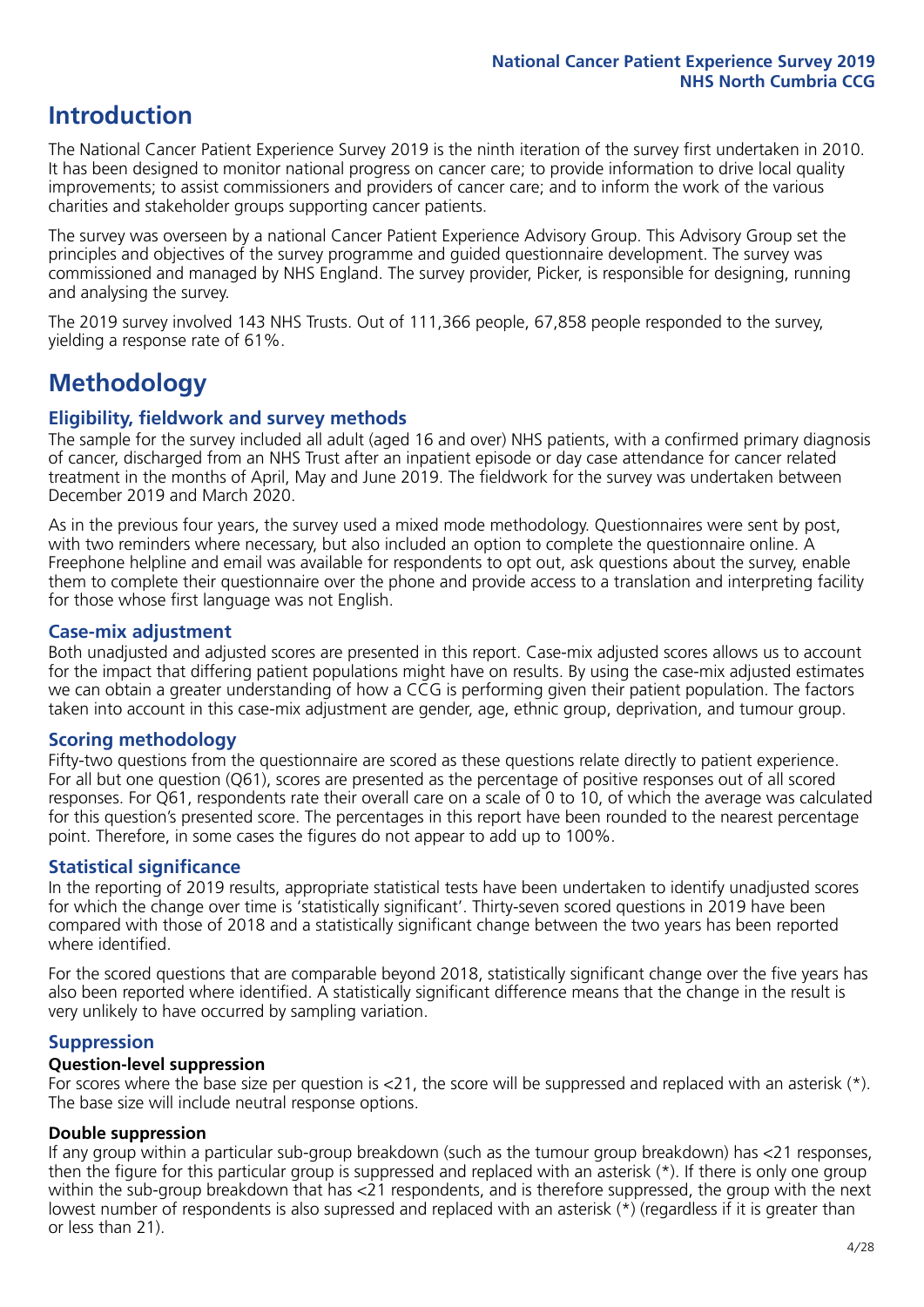## **Understanding the results**

This report shows how this CCG scored for each question in the survey, compared with national results and previous year's results. It is aimed at helping individual CCGs to understand their performance and identify areas for local improvement. Below is a description of the type of results presented within this report and how to understand them.

#### **Expected range charts**

The expected range charts in this report show a bar with the lowest and highest score received for each question nationally. Within this bar, an expected range is given (in grey) and a black diamond represents the actual score for this CCG.

CCGs whose score is above the upper limit of the expected range (in the dark blue) are positive outliers, with a score statistically significantly higher than the national mean. This indicates that the CCG performs better than what CCGs of the same size and demographics are expected to perform. The opposite is true if the score is below the lower limit of the expected range (in the light blue); these are negative outliers. For scores within the expected range (in the grey), the score is what we would expect given the CCG's size and demographics.

#### **Comparability tables**

The comparability tables show the 2018 and 2019 unadjusted scores for this CCG for each scored question. If there is a significant change from 2018 and 2019 or overall from 2015 to 2019, an arrow will be presented for the direction of change. The adjusted 2019 score will also be presented for each scored question along with the lower and upper expected range and national score. Scores above the upper limit of the expected range will be highlighted dark blue, scores below the lower limit of the expected range will be highlighted light blue, and scores within the lower and upper limit of the expected ranges will be highlighted grey.

#### **Tumour type tables**

The tumour type tables show the unadjusted scores for each scored question for each of the 13 tumour groups. The national score for that tumour group is also shown. Unadjusted scores for the same tumour type across different CCGs may not be comparable, as they do not account for the impact that differing patient populations might have on results. Central nervous system is abbreviated as 'CNS' and lower gastrointestinal tract is abbreviated as 'LGT' throughout this report.

#### **Year on year charts**

The year on year charts show five columns representing the unadjusted scores of the last five years (2015, 2016, 2017, 2018 and 2019) for each scored question.

#### **Notes on specific questions**

Following the development phase of the 2019 survey, several changes were made to the questionnaire. Six scored questions were amended (Q5, Q18, Q30, Q35, Q56 and Q60) and one non-scored question (Q29) was amended that impacted the comparability of questions Q30 to Q41. Of all questions changed or impacted by change, only Q60 is presented with historical comparisons; though the results should be interpreted with caution.

#### **Unadjusted data and case-mix adjusted data**

Unadjusted data should be used to see the actual responses from patients relating to the CCG. Case-mix adjusted data, together with expected ranges, should be used to understand whether the results are significantly higher or lower than national results taking account of the patient mix.

### **Further information**

This research was carried out in accordance with the international standard for organisations conducting social research (accreditation to ISO20252:2012; certificate number GB08/74322). The 2019 survey data has been produced and published in line with the Code of Practice for Official Statistics.

For more information on the methodology, please see the Technical Document. It can be viewed along with the 2019 questionnaire and survey quidance on the website at [www.ncpes.co.uk](https://www.ncpes.co.uk/supporting-documents). For all other outputs at National, Trust, CCG and Cancer Alliance level, please see the PDF reports, Excel tables and dashboards at [www.ncpes.co.uk.](https://www.ncpes.co.uk/current-results)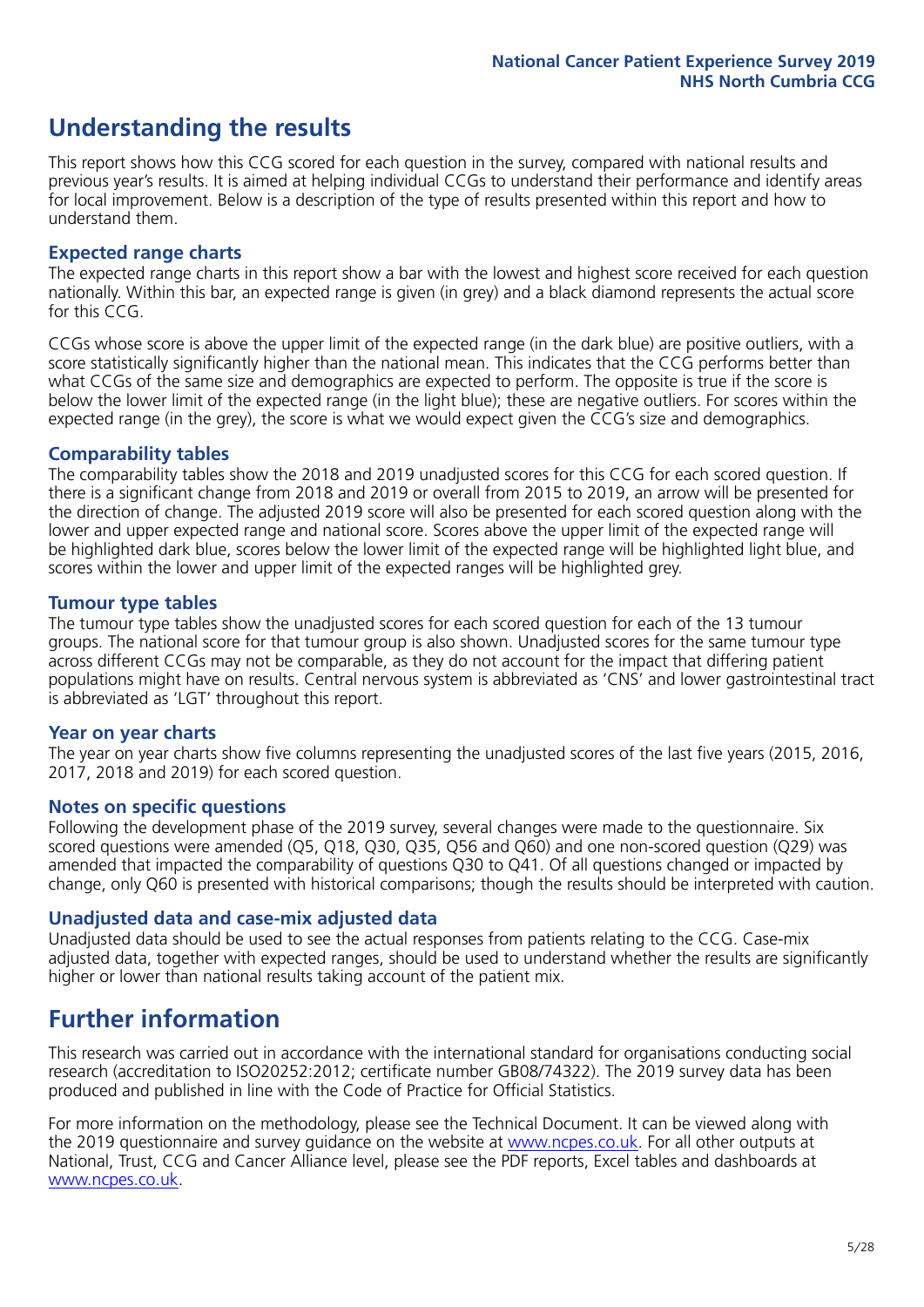### **Response Rate**

#### **Overall Response Rate**

589 patients responded out of a total of 946 patients, resulting in a response rate of 62%.

|          | Sample Size | Adjusted<br>Sample | Completed | Response Rate |
|----------|-------------|--------------------|-----------|---------------|
| CCG      | 1.013       | 946                | 589       | 62%           |
| National | 119,855     | 111.366            | 67,858    | 61%           |

#### **Respondents by Survey Type**

|                            | Number of<br>Respondents |
|----------------------------|--------------------------|
| Online                     | 40                       |
| Paper                      | 549                      |
| Phone                      |                          |
| <b>Translation Service</b> |                          |

#### **Respondents by Tumour Group**

|                      | Number of<br>Respondents |
|----------------------|--------------------------|
| <b>Brain / CNS</b>   | 1                        |
| <b>Breast</b>        | 142                      |
| Colorectal / LGT     | 73                       |
| Gynaecological       | 26                       |
| Haematological       | 117                      |
| <b>Head and Neck</b> | 15                       |
| Lung                 | 32                       |
| Prostate             | 58                       |
| Sarcoma              | 3                        |
| Skin                 | 3                        |
| <b>Upper Gastro</b>  | 24                       |
| Urological           | 53                       |
| Other                | 42                       |

#### **Respondents by Age and Gender**

Respondents year of birth has been used to determine age. This information has been amalgamated into 8 age bands. The age and gender distribution for the CCG was as follows:

|        | Age 16-24 | Age 25-34 | Age 35-44 | Age 45-54 | Age 55-64 | Age 65-74 | Age 75-84 | Age 85+ | Total |
|--------|-----------|-----------|-----------|-----------|-----------|-----------|-----------|---------|-------|
| Male   |           |           |           | 10        | 39        | 106       | 86        | 18      | 266   |
| Female |           |           |           | 56        | 69        | 103       | 65        | 13      | 323   |
| Total  |           |           | 14        | 66        | 108       | 209       | 15'       | 31      | 589   |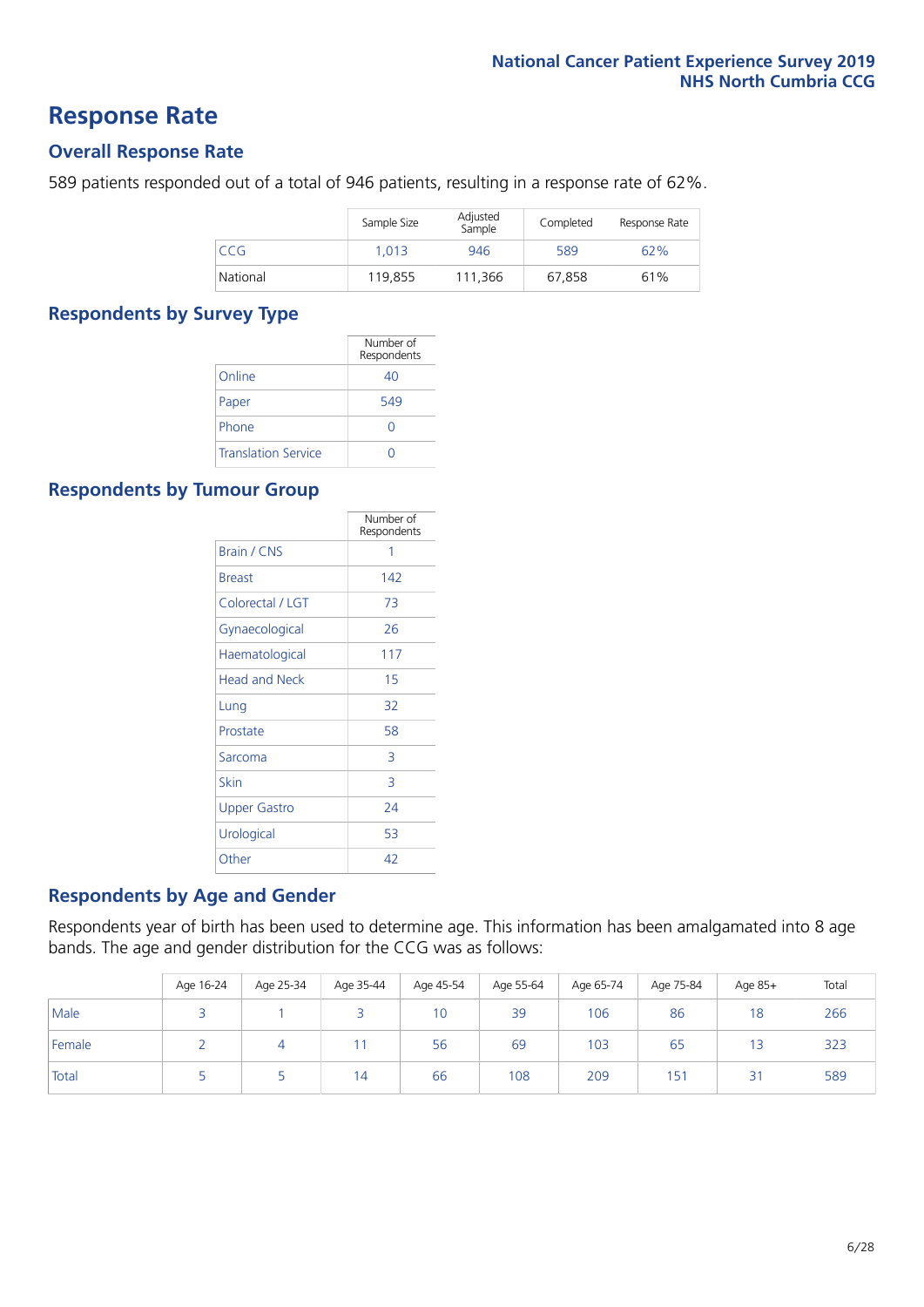# **Expected Range Charts**

| Lower Expected Range<br>Average                                                                         | Upper Expected Range<br>Case Mix Adjusted Score |     |     |     |     |     |     |     |            |     |          |
|---------------------------------------------------------------------------------------------------------|-------------------------------------------------|-----|-----|-----|-----|-----|-----|-----|------------|-----|----------|
| <b>SEEING YOUR GP</b>                                                                                   | 0%                                              | 10% | 20% | 30% | 40% | 50% | 60% | 70% | 80%        |     | 90% 100% |
| Q1. Saw GP once or twice before being told they needed to go to<br>hospital                             |                                                 |     |     |     |     |     |     |     | 78%<br>84% |     |          |
| Q2. Patient thought they were seen as soon as necessary                                                 |                                                 |     |     |     |     |     |     |     |            |     |          |
| <b>DIAGNOSTIC TESTS</b>                                                                                 | 0%                                              | 10% | 20% | 30% | 40% | 50% | 60% | 70% | 80%        | 93% | 90% 100% |
| Q5. Received all the information needed about the test                                                  |                                                 |     |     |     |     |     |     |     |            |     |          |
| Q6. The length of time waiting for the test to be done was about<br>right                               |                                                 |     |     |     |     |     |     |     | 78%        | 86% |          |
| Q7. Test results explained in completely understandable way                                             |                                                 |     |     |     |     |     |     |     |            |     |          |
| <b>FINDING OUT WHAT WAS WRONG WITH YOU</b>                                                              | $0\%$                                           | 10% | 20% | 30% | 40% | 50% | 60% | 70% | 80%        |     | 90% 100% |
| Q10. Patient told they could bring a family member or friend when<br>first told they had cancer         |                                                 |     |     |     |     |     |     |     | 77%        |     |          |
| Q11. Patient felt they were told sensitively that they had cancer                                       |                                                 |     |     |     |     |     |     |     | 84%        |     |          |
| Q12. Patient completely understood the explanation of what was<br>wrong                                 |                                                 |     |     |     |     |     |     | 73% |            |     |          |
| Q13. Patient given easy to understand written information about<br>the type of cancer they had          |                                                 |     |     |     |     |     |     | 71% |            |     |          |
| <b>DECIDING THE BEST TREATMENT FOR YOU</b>                                                              | 0%                                              | 10% | 20% | 30% | 40% | 50% | 60% | 70% | 80%        |     | 90% 100% |
| Q14. Patient felt that treatment options were completely explained                                      |                                                 |     |     |     |     |     |     |     | 83%        |     |          |
| Q15. Patient felt possible side effects were definitely explained in<br>an understandable way           |                                                 |     |     |     |     |     |     | 72% |            |     |          |
| Q16. Patient definitely given practical advice and support in dealing<br>with side effects of treatment |                                                 |     |     |     |     |     |     | 68% |            |     |          |
| Q17. Patient definitely told about side effects that could affect<br>them in the future                 |                                                 |     |     |     |     |     | 55% |     |            |     |          |
| Q18. Patient definitely involved as much as they wanted in<br>decisions about care and treatment        |                                                 |     |     |     |     |     |     |     | 81%        |     |          |
| <b>CLINICAL NURSE SPECIALIST (CNS)</b>                                                                  | 0%                                              | 10% | 20% | 30% | 40% | 50% | 60% | 70% | 80%        |     | 90% 100% |
| Q19. Patient given the name of a CNS who would support them<br>through their treatment                  |                                                 |     |     |     |     |     |     |     | 85%        | 91% |          |
| Q20. Patient found it very or quite easy to contact their CNS                                           |                                                 |     |     |     |     |     |     |     |            |     |          |
| Q21. Patient got understandable answers to important questions<br>all or most of the time               |                                                 |     |     |     |     |     |     |     |            | 89% |          |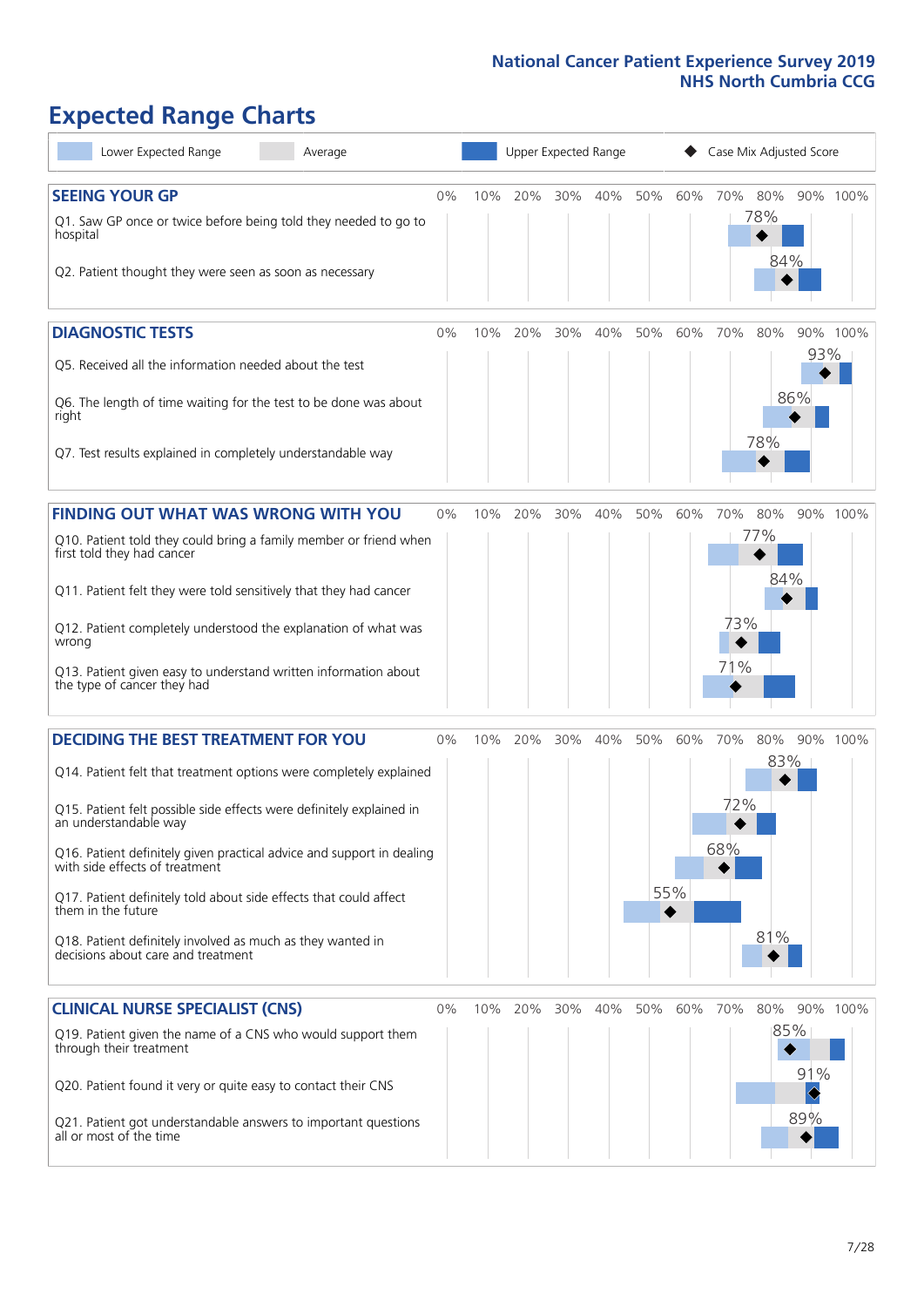# **Expected Range Charts**

| Lower Expected Range<br>Average                                                                                                                                                                                 |    |     | Upper Expected Range |     |     |          |     |     | Case Mix Adjusted Score |     |          |
|-----------------------------------------------------------------------------------------------------------------------------------------------------------------------------------------------------------------|----|-----|----------------------|-----|-----|----------|-----|-----|-------------------------|-----|----------|
| <b>SUPPORT FOR PEOPLE WITH CANCER</b><br>Q22. Hospital staff gave information about support or self-help<br>groups for people with cancer<br>Q23. Hospital staff discussed or gave information about the impact | 0% | 10% | 20%                  | 30% | 40% | 50%      | 60% | 70% | 80%<br>88%<br>84%       |     | 90% 100% |
| cancer could have on day to day activities<br>Q24. Hospital staff gave information on getting financial help or<br>possible benefits                                                                            |    |     |                      |     |     |          | 60% |     | 80%                     |     |          |
| Q25. Hospital staff told patient they could get free prescriptions                                                                                                                                              |    |     |                      |     |     |          |     |     |                         |     |          |
| <b>OPERATIONS</b>                                                                                                                                                                                               | 0% | 10% | 20%                  | 30% | 40% | 50%      | 60% | 70% | 80%                     |     | 90% 100% |
| Q27. Beforehand, patient had all the information needed about the<br>operation                                                                                                                                  |    |     |                      |     |     |          |     |     |                         | 95% |          |
| Q28. Afterwards, staff completely explained how operation had<br>gone in understandable way                                                                                                                     |    |     |                      |     |     |          |     |     | 77%                     |     |          |
| <b>HOSPITAL CARE AS AN INPATIENT</b>                                                                                                                                                                            | 0% | 10% | 20%                  | 30% | 40% | 50%      | 60% | 70% | 80%                     |     | 90% 100% |
| Q30. Hospital staff didn't talk in front of patient as if patient wasn't<br>there                                                                                                                               |    |     |                      |     |     |          |     |     | 84%<br>82%              |     |          |
| Q31. Patient had confidence and trust in all doctors treating them                                                                                                                                              |    |     |                      |     |     |          |     |     |                         |     |          |
| Q32. Patient's family or someone close definitely felt able to talk to<br>a doctor                                                                                                                              |    |     |                      |     |     |          |     |     | 76%                     |     |          |
| Q33. Patient had confidence and trust in all the ward nurses<br>treating them                                                                                                                                   |    |     |                      |     |     |          |     |     | 76%                     |     |          |
| Q34. Patient thought there were always or nearly always enough<br>nurses on duty to care for them                                                                                                               |    |     |                      |     |     |          |     | 65% |                         |     |          |
| Q35. All hospital staff asked patient what name they prefer to be<br>called by                                                                                                                                  |    |     |                      |     |     |          |     |     | 81%<br>♦                |     |          |
| Q36. Patient always given enough privacy when discussing<br>condition or treatment                                                                                                                              |    |     |                      |     |     |          |     |     | 87%                     |     |          |
| Q37. Patient definitely found hospital staff to discuss worries or<br>fears during their inpatient visit                                                                                                        |    |     |                      |     |     | 53%<br>◆ |     |     |                         |     |          |
| Q38. Hospital staff definitely did everything they could to help<br>control pain                                                                                                                                |    |     |                      |     |     |          |     |     | 79%                     |     |          |
| Q39. Patient always felt they were treated with respect and dignity<br>while in hospital                                                                                                                        |    |     |                      |     |     |          |     |     |                         | 88% |          |
| Q40. Patient given clear written information about what should or<br>should not do after leaving hospital                                                                                                       |    |     |                      |     |     |          |     |     | 85%                     |     |          |
| Q41. Hospital staff told patient who to contact if worried about<br>condition or treatment after leaving hospital                                                                                               |    |     |                      |     |     |          |     |     |                         | 92% |          |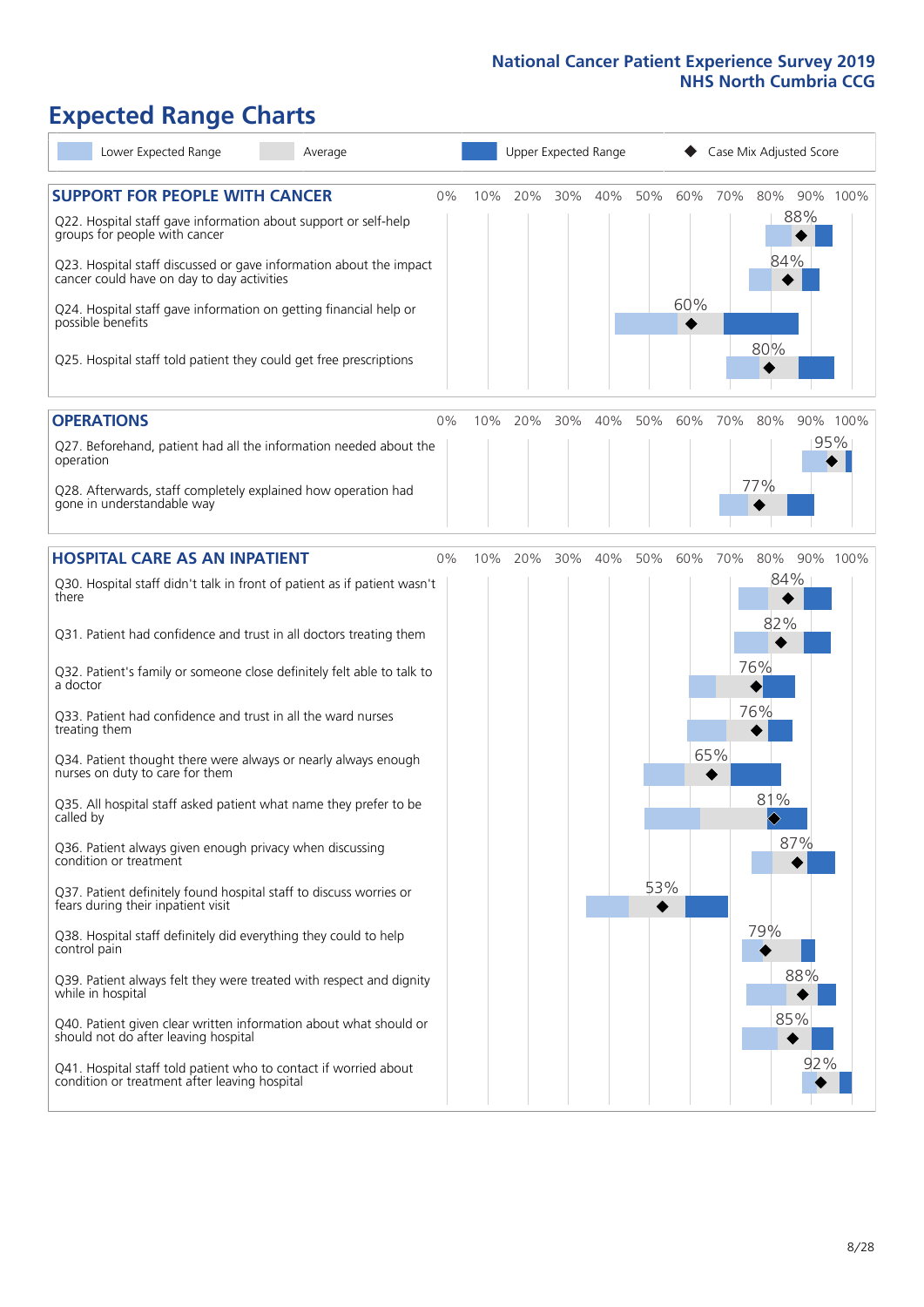# **Expected Range Charts**

| Lower Expected Range                                                                                                  | Average |          |     | Upper Expected Range |     |     | Case Mix Adjusted Score |     |     |                        |          |          |
|-----------------------------------------------------------------------------------------------------------------------|---------|----------|-----|----------------------|-----|-----|-------------------------|-----|-----|------------------------|----------|----------|
| <b>HOSPITAL CARE AS A DAY PATIENT / OUTPATIENT 0%</b>                                                                 |         |          | 10% | 20%                  | 30% | 40% | 50%                     | 60% |     | 70% 80%                |          | 90% 100% |
| Q43. Patient definitely found hospital staff to discuss worries or<br>fears during their outpatient or day case visit |         |          |     |                      |     |     |                         |     |     | 77%<br>$\blacklozenge$ |          |          |
| Q44. Cancer doctor had the right documents at patient's last<br>outpatient appointment                                |         |          |     |                      |     |     |                         |     |     |                        |          | 96%      |
| Q46. Beforehand patient completely had all information needed<br>about radiotherapy treatment                         |         |          |     |                      |     |     |                         |     |     |                        | 89%      |          |
| Q47. Patient completely given understandable information about<br>whether radiotherapy was working                    |         |          |     |                      |     |     |                         | 63% |     |                        |          |          |
| Q49. Beforehand patient completely had all information needed<br>about chemotherapy treatment                         |         |          |     |                      |     |     |                         |     |     |                        | 89%      |          |
| Q50. Patient given enough information about whether<br>chemotherapy was working in a completely understandable way    |         |          |     |                      |     |     |                         |     |     | 75%<br>$\Diamond$      |          |          |
| <b>HOME CARE AND SUPPORT</b>                                                                                          |         | 0%       | 10% | 20%                  | 30% | 40% | 50%                     | 60% | 70% | 80%                    |          | 90% 100% |
| Q51. Hospital staff definitely gave family or someone close all the<br>information needed to help care at home        |         |          |     |                      |     |     |                         | 63% |     |                        |          |          |
| Q52. Patient definitely given enough support from health or social<br>services during treatment                       |         |          |     |                      |     |     | 54%                     |     |     |                        |          |          |
| Q53. Patient definitely given enough support from health or social<br>services after treatment                        |         |          |     |                      |     |     | 54%<br>◈                |     |     |                        |          |          |
| <b>CARE FROM YOUR GENERAL PRACTICE</b>                                                                                |         | $0\%$    | 10% | 20%                  | 30% | 40% | 50%                     | 60% | 70% | 80%                    |          | 90% 100% |
| Q54. GP given enough information about patient's condition and<br>treatment                                           |         |          |     |                      |     |     |                         |     |     |                        | 95%      |          |
| Q55. General practice staff definitely did everything they could to<br>support patient during treatment               |         |          |     |                      |     |     |                         | 62% |     |                        |          |          |
| <b>YOUR OVERALL NHS CARE</b>                                                                                          |         | 0%       | 10% | 20%                  | 30% | 40% | 50%                     | 60% | 70% | 80%                    |          | 90% 100% |
| Q56. Different people treating and caring for patient always work<br>well together to give best possible care         |         |          |     |                      |     |     |                         |     | 70% |                        |          |          |
| Q57. Patient given a care plan                                                                                        |         |          |     |                      |     | 37% |                         |     |     |                        |          |          |
| Q58. Overall the administration of care was good or very good                                                         |         |          |     |                      |     |     |                         |     |     |                        | 86%      |          |
| Q59. Patient felt length of time for attending clinics and<br>appointments for cancer was about right                 |         |          |     |                      |     |     |                         |     | 75% |                        |          |          |
| Q60. Someone discussed with patient whether they would like to<br>take part in cancer research                        |         |          |     | 20%                  |     |     |                         |     |     |                        |          |          |
|                                                                                                                       |         | $\Omega$ |     | $\overline{2}$       | 3   | 4   | 5                       | 6   |     | 8                      | 9<br>8.8 | 10       |
| Q61. Patient's average rating of care scored from very poor to very<br>good                                           |         |          |     |                      |     |     |                         |     |     |                        |          |          |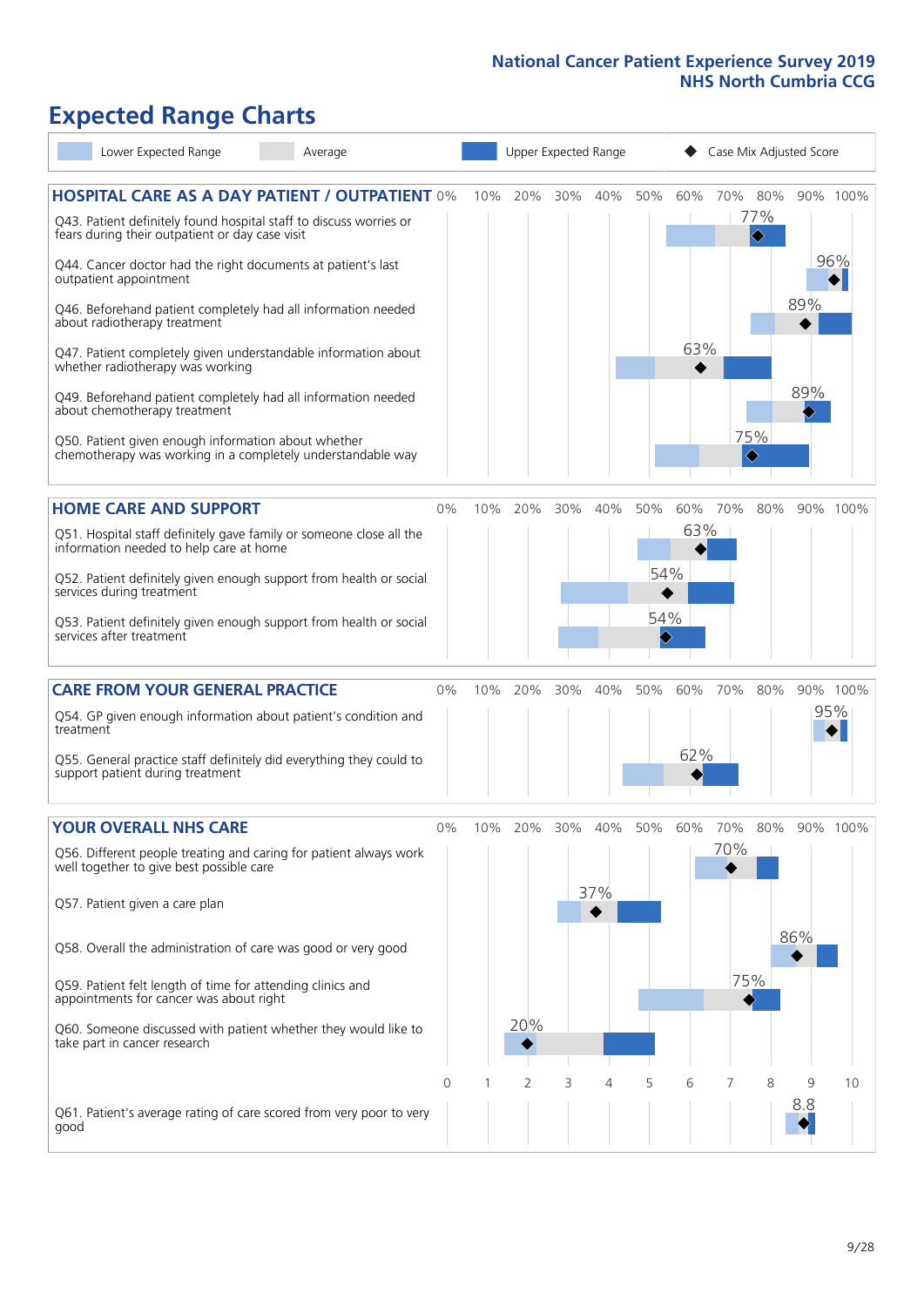# **Comparability Tables**

\* Indicates where a score has been suppressed because there are less than 21 responses.

\*\* No score available for 2018.

 $\triangle$  or  $\nabla$ 

Change 2018-2019: Indicates where 2019 score is significantly higher or lower than 2018 score Change Overall: Indicates significant change overall (2015, 2016, 2017, 2018 and 2019).

Adjusted Score below Lower Expected Range Adjusted Score between Upper and Lower Expected Ranges Adjusted Score above Upper Expected Range

|                                                                             | Case Mix Adjusted Scores<br>Unadjusted Scores |               |           |               |                                         |  |               |                |                                            |                   |
|-----------------------------------------------------------------------------|-----------------------------------------------|---------------|-----------|---------------|-----------------------------------------|--|---------------|----------------|--------------------------------------------|-------------------|
|                                                                             | 2018<br>n                                     | 2018<br>Score | 2019<br>n | 2019<br>Score | Change<br>2018-<br>2010 Overall<br>2019 |  | 2019<br>Score | Lower<br>Range | Upper<br><b>Expected Expected</b><br>Range | National<br>Score |
| <b>SEEING YOUR GP</b>                                                       |                                               |               |           |               |                                         |  |               |                |                                            |                   |
| Q1. Saw GP once or twice before being told they needed to go<br>to hospital | 337                                           | 77%           | 418       | 78%           |                                         |  | 78%           | 75%            | 83%                                        | 79%               |
| Q2. Patient thought they were seen as soon as necessary                     | 469                                           | 80%           | 575       | 84%           |                                         |  | 84%           | 81%            | 87%                                        | 84%               |
| <b>DIAGNOSTIC TESTS</b>                                                     |                                               |               |           |               |                                         |  |               |                |                                            |                   |

| -----------------                                                         |      |     |     |     |  |     |     |     |     |
|---------------------------------------------------------------------------|------|-----|-----|-----|--|-----|-----|-----|-----|
| Q5. Received all the information needed about the test                    | $**$ | **  | 464 | 94% |  | 93% | 93% | 97% | 95% |
| Q6. The length of time waiting for the test to be done was<br>about right | 403  | 84% | 479 | 86% |  | 86% | 85% | 91% | 88% |
| Q7. Test results explained in completely understandable way               | 405  | 78% | 474 | 79% |  | 78% | 76% | 83% | 80% |

| <b>FINDING OUT WHAT WAS WRONG WITH YOU</b>                                                      |     |     |     |     |     |     |     |     |
|-------------------------------------------------------------------------------------------------|-----|-----|-----|-----|-----|-----|-----|-----|
| Q10. Patient told they could bring a family member or friend<br>when first told they had cancer | 436 | 82% | 539 | 78% | 77% | 72% | 82% | 77% |
| Q11. Patient felt they were told sensitively that they had cancer                               | 466 | 85% | 582 | 84% | 84% | 83% | 89% | 86% |
| Q12. Patient completely understood the explanation of what<br>was wrong                         | 468 | 72% | 584 | 72% | 73% | 70% | 77% | 73% |
| Q13. Patient given easy to understand written information<br>about the type of cancer they had  | 399 | 72% | 509 | 72% | 71% | 71% | 78% | 74% |

| <b>DECIDING THE BEST TREATMENT FOR YOU</b>                                                              |      |     |     |     |  |     |     |     |     |
|---------------------------------------------------------------------------------------------------------|------|-----|-----|-----|--|-----|-----|-----|-----|
| Q14. Patient felt that treatment options were completely<br>explained                                   | 421  | 81% | 514 | 84% |  | 83% | 80% | 87% | 83% |
| Q15. Patient felt possible side effects were definitely explained<br>in an understandable way           | 456  | 73% | 549 | 72% |  | 72% | 69% | 76% | 73% |
| Q16. Patient definitely given practical advice and support in<br>dealing with side effects of treatment | 451  | 64% | 555 | 68% |  | 68% | 63% | 71% | 67% |
| Q17. Patient definitely told about side effects that could affect<br>them in the future                 | 425  | 57% | 529 | 55% |  | 55% | 53% | 61% | 57% |
| Q18. Patient definitely involved as much as they wanted in<br>decisions about care and treatment        | $**$ | **  | 569 | 81% |  | 81% | 78% | 84% | 81% |

| <b>CLINICAL NURSE SPECIALIST (CNS)</b>                                                    |     |     |     |     |     |     |     |     |
|-------------------------------------------------------------------------------------------|-----|-----|-----|-----|-----|-----|-----|-----|
| Q19. Patient given the name of a CNS who would support them<br>through their treatment    | 453 | 86% | 540 | 85% | 85% | 90% | 95% | 92% |
| Q20. Patient found it very or quite easy to contact their CNS                             | 359 | 89% | 433 | 91% | 91% | 81% | 89% | 85% |
| Q21. Patient got understandable answers to important<br>questions all or most of the time | 332 | 91% | 423 | 89% | 89% | 84% | 91% | 87% |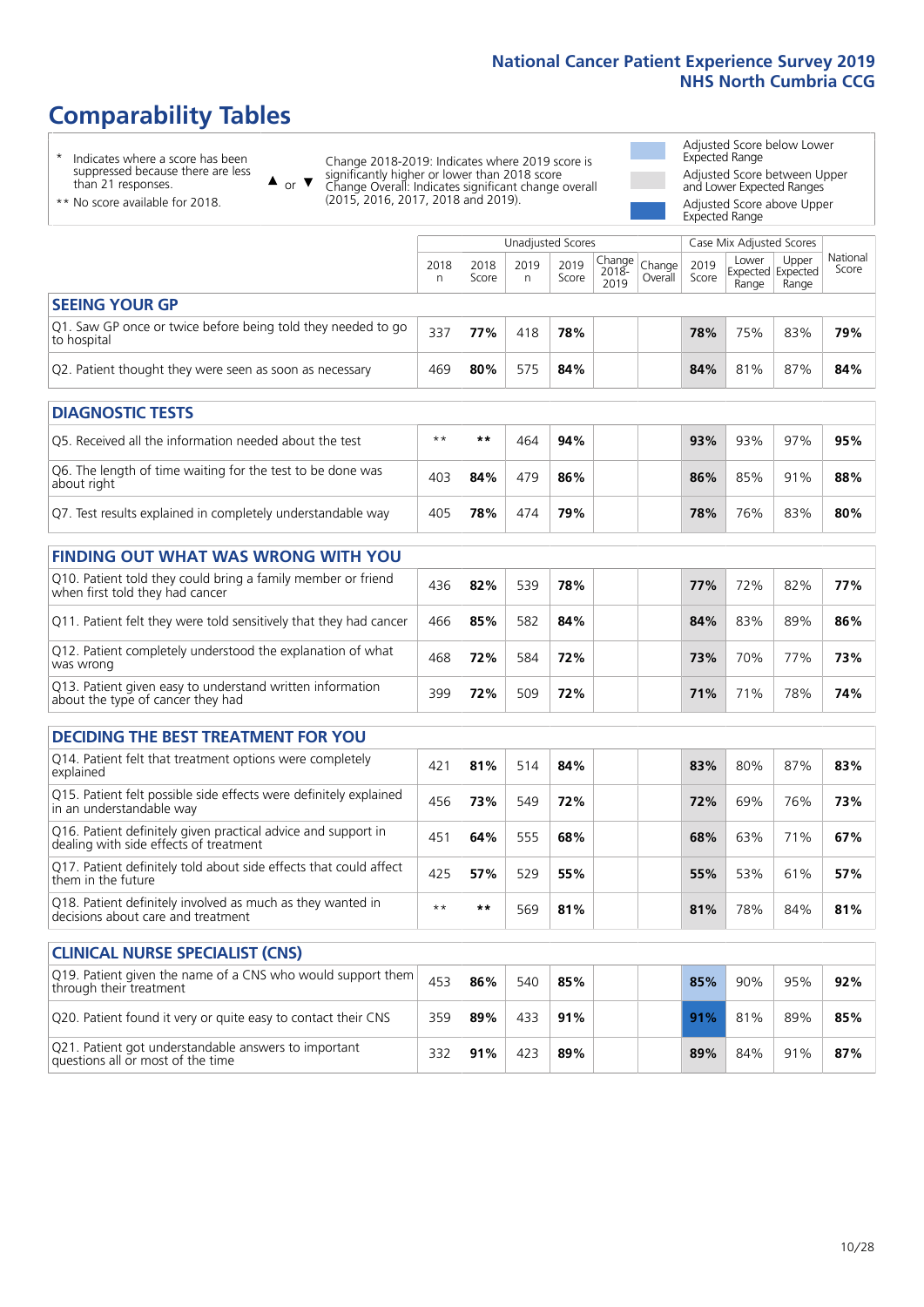# **Comparability Tables**

\* Indicates where a score has been suppressed because there are less than 21 responses.

\*\* No score available for 2018.

 $\triangle$  or  $\nabla$ 

Change 2018-2019: Indicates where 2019 score is significantly higher or lower than 2018 score Change Overall: Indicates significant change overall (2015, 2016, 2017, 2018 and 2019).

Adjusted Score below Lower Expected Range Adjusted Score between Upper and Lower Expected Ranges Adjusted Score above Upper Expected Range

|                                                                                                                   |              |               | <b>Unadjusted Scores</b> |               |                            |                   |               | Case Mix Adjusted Scores            |                |                   |
|-------------------------------------------------------------------------------------------------------------------|--------------|---------------|--------------------------|---------------|----------------------------|-------------------|---------------|-------------------------------------|----------------|-------------------|
|                                                                                                                   | 2018<br>n    | 2018<br>Score | 2019<br>n                | 2019<br>Score | Change<br>$2018 -$<br>2019 | Change<br>Overall | 2019<br>Score | Lower<br>Expected Expected<br>Range | Upper<br>Range | National<br>Score |
| <b>SUPPORT FOR PEOPLE WITH CANCER</b>                                                                             |              |               |                          |               |                            |                   |               |                                     |                |                   |
| Q22. Hospital staff gave information about support or self-help<br>groups for people with cancer                  | 350          | 82%           | 454                      | 87%           |                            | ▲                 | 88%           | 85%                                 | 91%            | 88%               |
| Q23. Hospital staff discussed or gave information about the<br>impact cancer could have on day to day activities  | 317          | 79%           | 370                      | 85%           |                            | ▲                 | 84%           | 80%                                 | 88%            | 84%               |
| Q24. Hospital staff gave information on getting financial help or<br>possible benefits                            | 226          | 58%           | 316                      | 61%           |                            |                   | 60%           | 57%                                 | 68%            | 63%               |
| Q25. Hospital staff told patient they could get free prescriptions                                                | 203          | 80%           | 243                      | 80%           |                            |                   | 80%           | 77%                                 | 87%            | 82%               |
| <b>OPERATIONS</b>                                                                                                 |              |               |                          |               |                            |                   |               |                                     |                |                   |
| Q27. Beforehand, patient had all the information needed about<br>the operation                                    | 234          | 94%           | 272                      | 95%           |                            |                   | 95%           | 94%                                 | 98%            | 96%               |
| Q28. Afterwards, staff completely explained how operation had<br>gone in understandable way                       | 228          | 81%           | 275                      | 77%           |                            |                   | 77%           | 74%                                 | 84%            | 79%               |
| <b>HOSPITAL CARE AS AN INPATIENT</b>                                                                              |              |               |                          |               |                            |                   |               |                                     |                |                   |
| Q30. Hospital staff didn't talk in front of patient as if patient<br>wasn't there                                 | $**$         | $***$         | 269                      | 85%           |                            |                   | 84%           | 79%                                 | 88%            | 84%               |
| Q31. Patient had confidence and trust in all doctors treating<br>them                                             | $* *$        | $**$          | 271                      | 83%           |                            |                   | 82%           | 79%                                 | 88%            | 84%               |
| Q32. Patient's family or someone close definitely felt able to talk<br>to a doctor                                | $* *$        | **            | 227                      | 76%           |                            |                   | 76%           | 66%                                 | 78%            | 72%               |
| O33. Patient had confidence and trust in all the ward nurses<br>treating them                                     | $**$         | $***$         | 268                      | 77%           |                            |                   | 76%           | 69%                                 | 79%            | 74%               |
| Q34. Patient thought there were always or nearly always<br>enough nurses on duty to care for them                 | $\star\star$ | $***$         | 270                      | 66%           |                            |                   | 65%           | 59%                                 | 70%            | 64%               |
| Q35. All hospital staff asked patient what name they prefer to<br>be called by                                    | $**$         | $***$         | 262                      | 81%           |                            |                   | 81%           | 62%                                 | 79%            | 71%               |
| Q36. Patient always given enough privacy when discussing<br>condition or treatment                                | $\star\star$ | $***$         | 271                      | 87%           |                            |                   | 87%           | 80%                                 | 89%            | 85%               |
| Q37. Patient definitely found hospital staff to discuss worries or<br>fears during their inpatient visit          | $* *$        | $***$         | 191                      | 54%           |                            |                   | 53%           | 45%                                 | 59%            | 52%               |
| Q38. Hospital staff definitely did everything they could to help<br>control pain                                  | $\star\star$ | $***$         | 239                      | 79%           |                            |                   | 79%           | 78%                                 | 88%            | 83%               |
| Q39. Patient always felt they were treated with respect and<br>dignity while in hospital                          | $**$         | $***$         | 273                      | 88%           |                            |                   | 88%           | 84%                                 | 92%            | 88%               |
| Q40. Patient given clear written information about what should<br>or should not do after leaving hospital         | $\star\star$ | $***$         | 255                      | 86%           |                            |                   | 85%           | 82%                                 | 90%            | 86%               |
| Q41. Hospital staff told patient who to contact if worried about<br>condition or treatment after leaving hospital | $**$         | $***$         | 262                      | 92%           |                            |                   | 92%           | 91%                                 | 97%            | 94%               |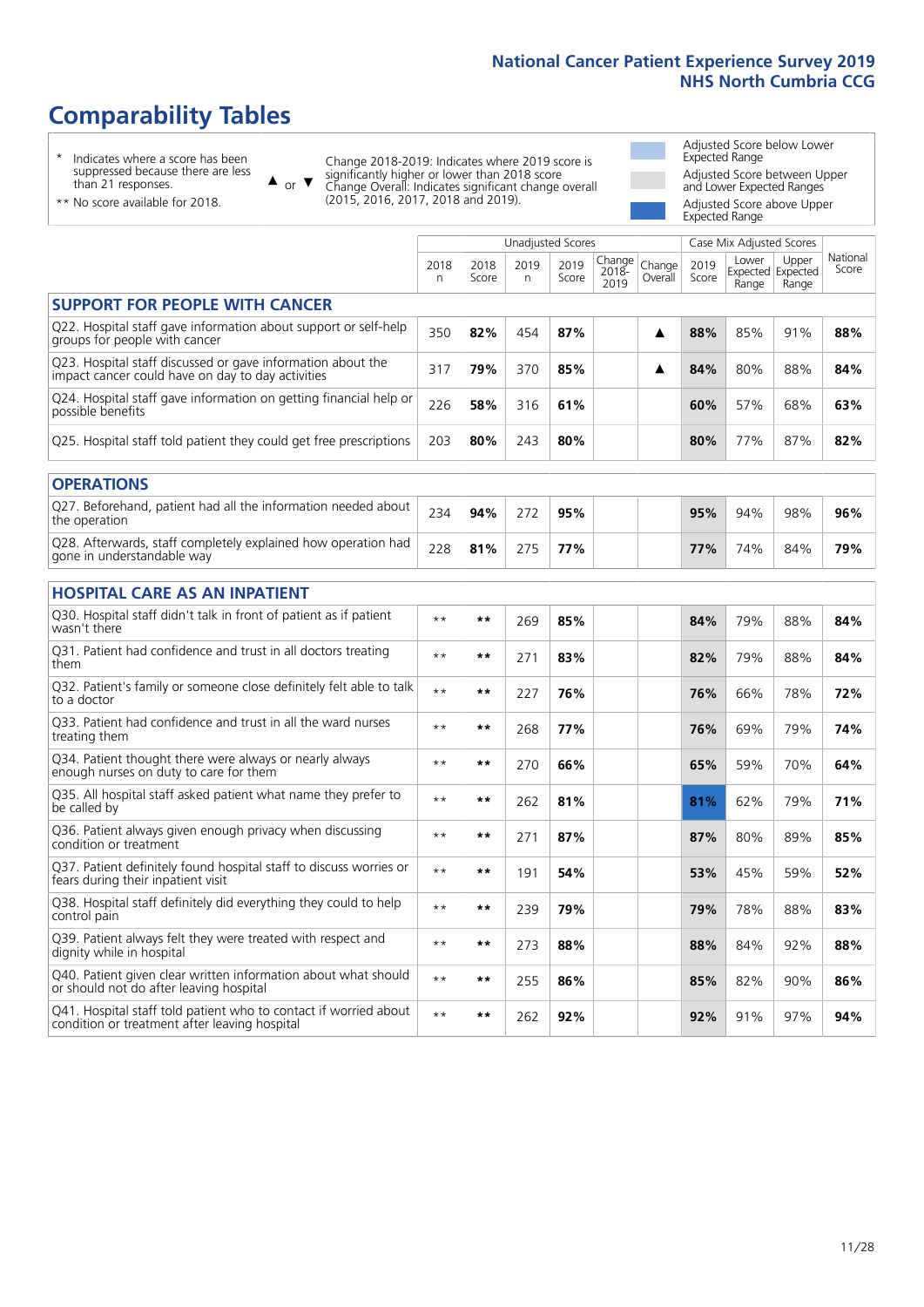# **Comparability Tables**

\* Indicates where a score has been suppressed because there are less than 21 responses.

\*\* No score available for 2018.

 $\triangle$  or  $\nabla$ 

Change 2018-2019: Indicates where 2019 score is significantly higher or lower than 2018 score Change Overall: Indicates significant change overall (2015, 2016, 2017, 2018 and 2019).

Adjusted Score below Lower Expected Range Adjusted Score between Upper and Lower Expected Ranges Adjusted Score above Upper Expected Range

|                                                                                                                       |           |               |            | <b>Unadjusted Scores</b> |                         |                   |               | Case Mix Adjusted Scores            |                |                   |
|-----------------------------------------------------------------------------------------------------------------------|-----------|---------------|------------|--------------------------|-------------------------|-------------------|---------------|-------------------------------------|----------------|-------------------|
|                                                                                                                       | 2018<br>n | 2018<br>Score | 2019<br>n. | 2019<br>Score            | Change<br>2018-<br>2019 | Change<br>Overall | 2019<br>Score | Lower<br>Expected Expected<br>Range | Upper<br>Range | National<br>Score |
| <b>HOSPITAL CARE AS A DAY PATIENT / OUTPATIENT</b>                                                                    |           |               |            |                          |                         |                   |               |                                     |                |                   |
| Q43. Patient definitely found hospital staff to discuss worries or<br>fears during their outpatient or day case visit | 361       | 75%           | 434        | 77%                      |                         |                   | 77%           | 66%                                 | 75%            | 71%               |
| Q44. Cancer doctor had the right documents at patient's last<br>outpatient appointment                                | 416       | 95%           | 495        | 96%                      |                         |                   | 96%           | 94%                                 | 98%            | 96%               |
| Q46. Beforehand patient completely had all information needed<br>about radiotherapy treatment                         | 135       | 82%           | 151        | 89%                      |                         |                   | 89%           | 81%                                 | 92%            | 86%               |
| Q47. Patient completely given understandable information<br>about whether radiotherapy was working                    | 113       | 59%           | 125        | 63%                      |                         |                   | 63%           | 51%                                 | 68%            | 60%               |
| Q49. Beforehand patient completely had all information needed<br>about chemotherapy treatment                         | 278       | 82%           | 328        | 89%                      |                         | ▲                 | 89%           | 80%                                 | 88%            | 84%               |
| Q50. Patient given enough information about whether<br>chemotherapy was working in a completely understandable way    | 255       | 70%           | 296        | 76%                      |                         |                   | 75%           | 62%                                 | 73%            | 68%               |
| <b>HOME CARE AND SUPPORT</b>                                                                                          |           |               |            |                          |                         |                   |               |                                     |                |                   |
| Q51. Hospital staff definitely gave family or someone close all<br>the information needed to help care at home        | 378       | 62%           | 462        | 63%                      |                         |                   | 63%           | 55%                                 | 64%            | 60%               |
| Q52. Patient definitely given enough support from health or<br>social services during treatment                       | 226       | 55%           | 308        | 55%                      |                         |                   | 54%           | 45%                                 | 60%            | 52%               |
| Q53. Patient definitely given enough support from health or<br>social services after treatment                        | 137       | 55%           | 160        | 54%                      |                         |                   | 54%           | 37%                                 | 53%            | 45%               |
| <b>CARE FROM YOUR GENERAL PRACTICE</b>                                                                                |           |               |            |                          |                         |                   |               |                                     |                |                   |
| Q54. GP given enough information about patient's condition<br>and treatment                                           | 392       | 95%           | 455        | 95%                      |                         |                   | 95%           | 93%                                 | 97%            | 95%               |
| Q55. General practice staff definitely did everything they could<br>to support patient during treatment               | 351       | 62%           | 421        | 62%                      |                         | ▼                 | 62%           | 53%                                 | 63%            | 58%               |
| <b>YOUR OVERALL NHS CARE</b>                                                                                          |           |               |            |                          |                         |                   |               |                                     |                |                   |
| Q56. Different people treating and caring for patient always<br>work well together to give best possible care         | $* *$     | $***$         | 558        | 71%                      |                         |                   | 70%           | 69%                                 | 77%            | 73%               |
| Q57. Patient given a care plan                                                                                        | 348       | 35%           | 433        | 37%                      |                         |                   | 37%           | 33%                                 | 42%            | 38%               |
| Q58. Overall the administration of care was good or very good                                                         | 466       | 87%           | 572        | 87%                      |                         |                   | 86%           | 86%                                 | 91%            | 89%               |
| Q59. Patient felt length of time for attending clinics and<br>appointments for cancer was about right                 | 465       | 77%           | 567        | 75%                      |                         |                   | 75%           | 63%                                 | 75%            | 69%               |
| Q60. Someone discussed with patient whether they would like<br>to take part in cancer research                        | 442       | 19%           | 549        | 19%                      |                         |                   | 20%           | 22%                                 | 39%            | 30%               |
| Q61. Patient's average rating of care scored from very poor to<br>very good                                           | 462       | 8.7           | 561        | 8.8                      |                         |                   | 8.8           | 8.7                                 | 8.9            | 8.8               |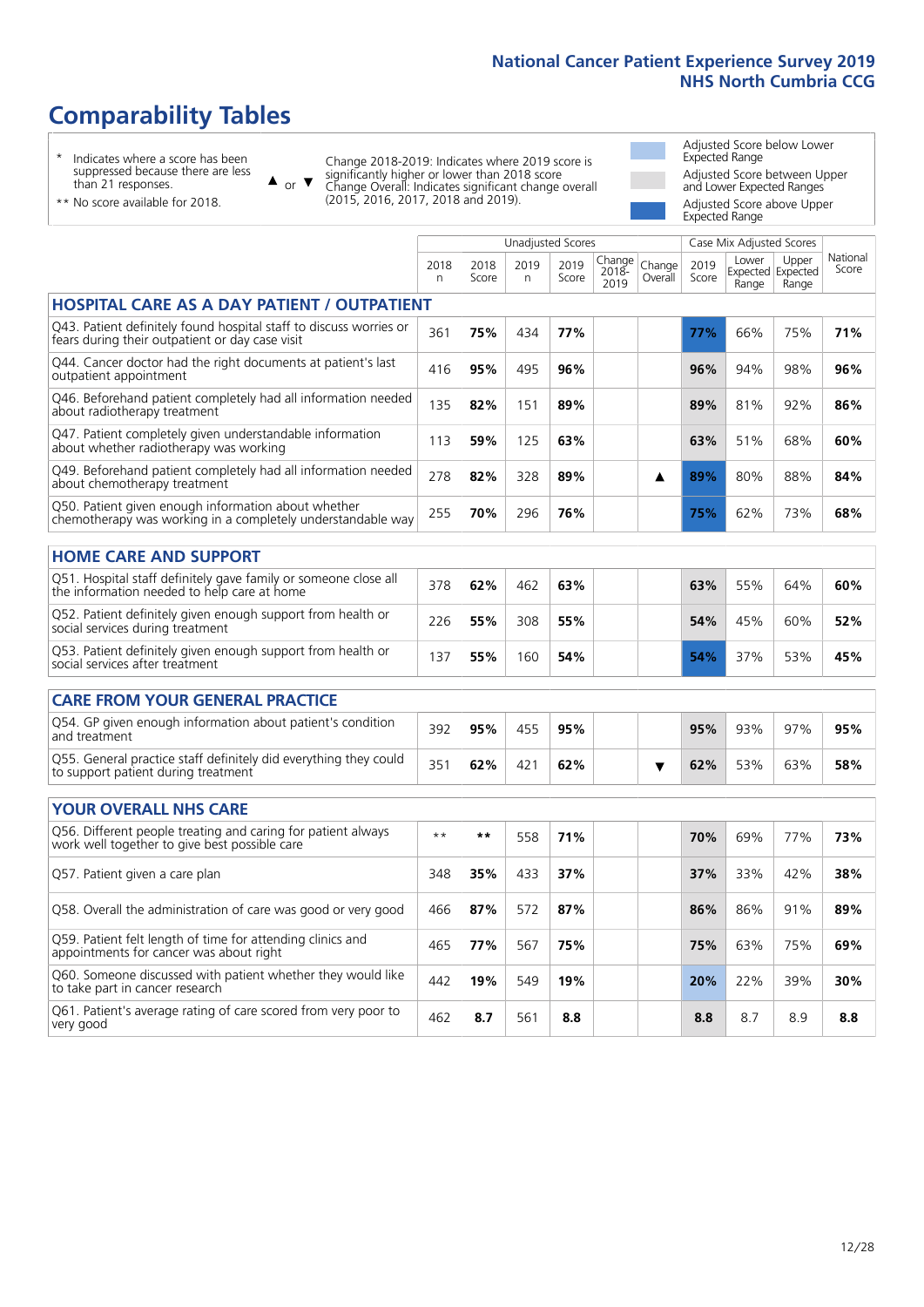# **Tumour Type Tables**

- \* Indicates where a score has been suppressed because there are less than 21 responses.
- n.a. Indicates that there were no respondents for that tumour group.

| <b>SEEING YOUR GP</b>                           |            |         |               |            |                   |                |                                                     |      | Tumour Group |         |         |                 |                       |                 |                |
|-------------------------------------------------|------------|---------|---------------|------------|-------------------|----------------|-----------------------------------------------------|------|--------------|---------|---------|-----------------|-----------------------|-----------------|----------------|
|                                                 |            | Brain   | <b>Breast</b> | Colorectal | ত<br>Gynaecologic | Haematological | Head and<br>Neck                                    | Lung | Prostate     | Sarcoma | Skin    | Upper<br>Gastro | $\sigma$<br>Jrologica | Other           | All<br>Cancers |
| Q1. Saw GP once or twice before being told they | CCG        | $\star$ |               |            | 96% 78% 86% 64%   |                | $\star$                                             |      | 70% 74%      |         | $\star$ |                 |                       | 83% 66% 78%     |                |
| needed to go to hospital                        | National   | 59%     |               |            |                   |                | 94% 75% 77% 67% 79% 71% 82% 71% 90% 74% 83% 74% 79% |      |              |         |         |                 |                       |                 |                |
| Q2. Patient thought they were seen as soon as   | <b>CCG</b> | $\star$ |               |            | 89% 85% 84% 84%   |                | $\star$                                             |      | 75% 76%      | $\star$ |         |                 |                       | 70% 90% 82% 84% |                |
| necessary                                       | National   | 79%     |               |            |                   |                | 89% 83% 81% 82% 81% 84% 86% 69% 85% 79% 85% 79%     |      |              |         |         |                 |                       |                 | 84%            |

#### **DIAGNOSTIC TESTS** Tumour Group

|                                                   |                                                                  | Brain   | <b>Breast</b> | Colorectal<br>LGT | त्त<br>Gynaecologic | Haematological | Head and<br>Neck | Lung                | Prostate | Sarcoma | Skin     | Upper<br>Gastro | rological                                               | Other        | All<br>Cancers |
|---------------------------------------------------|------------------------------------------------------------------|---------|---------------|-------------------|---------------------|----------------|------------------|---------------------|----------|---------|----------|-----------------|---------------------------------------------------------|--------------|----------------|
| O5. Received all the information needed about     | <b>CCG</b>                                                       | $\star$ |               | 94% 98%           | 90%                 | 90%            | $\star$          | 100% 84%            |          |         | $\star$  | $\star$         |                                                         | 87% 100% 94% |                |
| the test                                          | National                                                         | 93%     |               | 95% 95%           |                     |                |                  | 93% 95% 93% 95% 95% |          | 93%     | $ 96\% $ |                 | 95%   95%   95%   95%                                   |              |                |
| Q6. The length of time waiting for the test to be | <b>CCG</b>                                                       | $\star$ |               | 93% 85% 87% 84%   |                     |                | $\star$          |                     | 87% 68%  |         | $\star$  | $\star$         |                                                         | 87% 95% 86%  |                |
| done was about right                              | <b>National</b>                                                  |         |               |                   |                     |                |                  |                     |          |         |          |                 | 84% 91% 88% 86% 89% 88% 87% 87% 81% 87% 84% 87% 86% 88% |              |                |
| Q7. Test results explained in completely          | <b>CCG</b>                                                       | $\star$ |               | 81% 83%           | 70% 75%             |                | $\star$          |                     | 84% 73%  |         | $\star$  | $\star$         |                                                         | 78% 81% 79%  |                |
| understandable way                                | National 71% 83% 82% 77% 77% 79% 80% 80% 78% 84% 75% 80% 76% 80% |         |               |                   |                     |                |                  |                     |          |         |          |                 |                                                         |              |                |

| <b>FINDING OUT WHAT WAS WRONG WITH YOU</b>        |          |         |               |                       |                     |                   |                  |             | <b>Tumour Group</b> |             |                 |                 |            |             |                |
|---------------------------------------------------|----------|---------|---------------|-----------------------|---------------------|-------------------|------------------|-------------|---------------------|-------------|-----------------|-----------------|------------|-------------|----------------|
|                                                   |          | Brain   | <b>Breast</b> | olorectal<br>LGT<br>Ō | Gynaecological      | aematologica<br>エ | Head and<br>Neck | Lung        | Prostate            | Sarcoma     | Skin            | Upper<br>Gastro | Urological | Other       | All<br>Cancers |
| Q10. Patient told they could bring a family       | CCG      | $\star$ | 88%           | 83%                   | 91%                 | 77%               | $\star$          |             | 74% 73%             | $\ast$      | 大               | 57%             | 58%        | 79%         | 78%            |
| member or friend when first told they had cancer  | National | 85%     | 82%           | 82%                   | 71%                 | 71%               | 71%              | 77%         | 79%                 | 73%         | 69%             | 76%             | 73%        | 75%         | 77%            |
| Q11. Patient felt they were told sensitively that | CCG      | $\star$ |               | 87% 92%               | 88%                 | 81%               | $\star$          | 81% 82%     |                     | $\ast$      | $\star$         | 79%             | 77%        | 83%         | 84%            |
| they had cancer                                   | National | 79%     |               |                       | 89% 87% 82% 84% 87% |                   |                  |             |                     | 83% 86% 84% | 89%             |                 |            | 81% 84% 83% | 86%            |
| Q12. Patient completely understood the            | CCG      | $\star$ |               | 74% 85%               | 76%                 | 56%               | $\star$          | 66% 81%     |                     | $\ast$      |                 | 83%             |            | 71% 75% 72% |                |
| explanation of what was wrong                     | National |         | 66% 77%       | 79%                   | 73%                 | 60%               |                  | 78% 76%     | 79%                 | 67%         | 80%             | 70%             | 77%        |             | 70% 73%        |
| Q13. Patient given easy to understand written     | CCG      | $\star$ | 71%           | 78%                   | 62%                 | 82%               | $\star$          | 57% 74%     |                     | $\ast$      | $\star$         |                 | 61% 64%    | 62%         | 72%            |
| information about the type of cancer they had     | National | 66%     | 78%           | 73%                   | 71%                 | 76%               |                  | 69% 67% 83% |                     |             | 67%   84%   67% |                 | 74%        | 65%         | 74%            |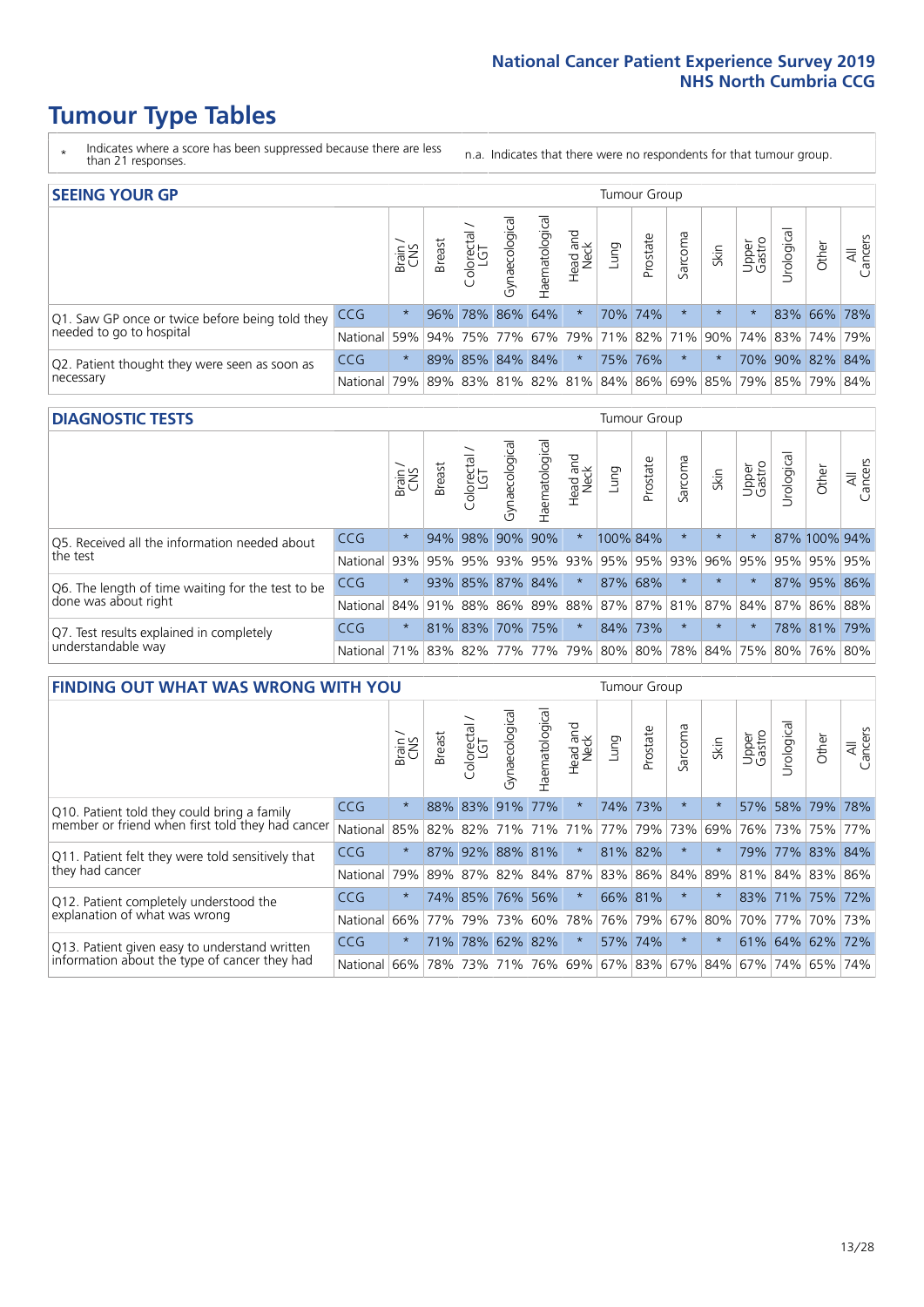# **Tumour Type Tables**

- \* Indicates where a score has been suppressed because there are less than 21 responses.
- n.a. Indicates that there were no respondents for that tumour group.

| <b>DECIDING THE BEST TREATMENT FOR YOU</b>         |            |         |               |                       |                |                |                        |      | <b>Tumour Group</b> |          |                                     |                 |            |                 |                |
|----------------------------------------------------|------------|---------|---------------|-----------------------|----------------|----------------|------------------------|------|---------------------|----------|-------------------------------------|-----------------|------------|-----------------|----------------|
|                                                    |            | Brain   | <b>Breast</b> | olorectal<br>LGT<br>Ũ | Gynaecological | Haematological | ad and<br>Neck<br>Head | Lung | Prostate            | Sarcoma  | Skin                                | Upper<br>Gastro | Jrological | Other           | All<br>Cancers |
| Q14. Patient felt that treatment options were      | CCG        | $\star$ | 84%           | 87%                   | 96%            | 87%            | $\star$                |      | 85% 76%             | $\star$  |                                     |                 | 76% 80%    | $ 76\% $        | 84%            |
| completely explained                               | National   | 85%     | 85%           | 85%                   |                | 85% 82%        | 87%                    |      | 84% 83%             | 83%      | 89%                                 | 81%             |            | 83% 79% 83%     |                |
| Q15. Patient felt possible side effects were       | <b>CCG</b> | $\star$ | 74%           | 74%                   |                | 63% 76%        | $\star$                |      | 83% 68%             | $^\star$ |                                     | 74%             |            | 60% 73% 72%     |                |
| definitely explained in an understandable way      | National   | 69%     | 74%           | 76%                   | 75%            | 69%            | 73%                    |      | 74% 73%             | 73%      | 77%                                 | 72%             | 71%        | 70% 73%         |                |
| Q16. Patient definitely given practical advice and | <b>CCG</b> | $\star$ | 72%           | 68%                   | 79%            | 70%            | $\star$                |      | 76% 55%             | $^\star$ |                                     |                 |            | 70% 49% 76% 68% |                |
| support in dealing with side effects of treatment  | National   | 63%     | 70%           | 70%                   | 69%            | 65%            | 70%                    |      | 69% 65%             | 66%      | 71%                                 | 66%             |            | 63% 64%         | 67%            |
| Q17. Patient definitely told about side effects    | CCG        | $\star$ | 54%           | 52%                   |                | 63% 55%        | $\star$                |      | 64% 64%             | $^\star$ | $\star$                             |                 |            | 48% 49% 38% 55% |                |
| that could affect them in the future               | National   | 62%     | 57%           | 59%                   |                | 56% 51%        | 64%                    |      | 56% 66%             | 54%      | 66%                                 | 53%             |            | 56% 52%         | 57%            |
| Q18. Patient definitely involved as much as they   | CCG        | $\star$ |               | 81% 83% 80% 86%       |                |                | $\ast$                 |      | 76% 80%             | $\ast$   | $\star$                             | 77%             |            | 68% 80% 81%     |                |
| wanted in decisions about care and treatment       | National   | 79%     |               |                       |                |                |                        |      |                     |          | 81% 83% 81% 80% 81% 81% 84% 81% 87% | 79%             |            | 79% 78% 81%     |                |

#### **CLINICAL NURSE SPECIALIST (CNS)** Tumour Group

|                                             |            | Brain   | <b>Breast</b>         | olorectal<br>LGT<br>$\cup$ | aecologica<br>ĞŘ | $\overline{\sigma}$<br>O<br>aematologi | Head and<br>Neck | Lung    | Prostate | Sarcoma  | Skin    | Upper<br>Gastro                             | $\sigma$<br>rologica | Other                               | All<br>ancers<br>$\cup$ |
|---------------------------------------------|------------|---------|-----------------------|----------------------------|------------------|----------------------------------------|------------------|---------|----------|----------|---------|---------------------------------------------|----------------------|-------------------------------------|-------------------------|
| Q19. Patient given the name of a CNS who    | CCG        | $\star$ |                       | 97% 98% 96%                |                  | 70%                                    | $^\star$         | 87% 73% |          | $^\star$ | $\star$ |                                             |                      | 79% 75% 85%                         |                         |
| would support them through their treatment  | National   |         | 95% 95% 92% 95%       |                            |                  |                                        | $ 92\% 91\% $    |         |          |          |         | 94% 91% 91% 91% 93%                         | 85%                  | 89%                                 | 92%                     |
| Q20. Patient found it very or quite easy to | CCG        | $\star$ |                       |                            | 97% 85% 91%      | 91%                                    | $\star$          | 86% 86% |          | $\star$  | n.a.    |                                             |                      | 82% 93% 91%                         |                         |
| contact their CNS                           | National   |         |                       |                            |                  |                                        |                  |         |          |          |         | 86% 84% 88% 85% 87% 86% 86% 80% 86% 90% 85% |                      | 83% 83%                             | 85%                     |
| Q21. Patient got understandable answers to  | <b>CCG</b> | $\star$ |                       | 94% 84%                    | 90%              | 95%                                    | $\star$          | $\star$ | 81%      | $\star$  | n.a.    |                                             |                      | 76% 90%                             | 89%                     |
| important questions all or most of the time | National   |         | 82%   87%   89%   86% |                            |                  |                                        |                  |         |          |          |         |                                             |                      | 89% 88% 86% 87% 87% 93% 86% 87% 86% | 87%                     |

| <b>SUPPORT FOR PEOPLE WITH CANCER</b>                                                             |            |         |               |                             |                |                |                        |         | <b>Tumour Group</b> |         |         |                 |            |         |                |
|---------------------------------------------------------------------------------------------------|------------|---------|---------------|-----------------------------|----------------|----------------|------------------------|---------|---------------------|---------|---------|-----------------|------------|---------|----------------|
|                                                                                                   |            | Brain   | <b>Breast</b> | ╮<br>olorectal.<br>LGT<br>Ũ | Gynaecological | Haematological | ad and<br>Neck<br>Head | Lung    | Prostate            | Sarcoma | Skin    | Upper<br>Gastro | Jrological | Other   | All<br>Cancers |
| Q22. Hospital staff gave information about<br>support or self-help groups for people with         | <b>CCG</b> | n.a.    | 93%           | 95%                         | 86%            | 87%            | $\ast$                 | 85%     | 81%                 | $\star$ | $\star$ | $\star$         | 67%        |         | 85% 87%        |
| cancer                                                                                            | National   | 92%     | 92%           | 88%                         | 87%            | 86%            | 88%                    | 87%     | 91%                 | 86%     | 90%     | 88%             | 81%        | 83%     | 88%            |
| Q23. Hospital staff discussed or gave information<br>about the impact cancer could have on day to | <b>CCG</b> | $\star$ | 89%           | 87%                         | $\star$        | 84%            | $\star$                | $\star$ | 88%                 | $\star$ | $\star$ | $\star$         |            | 65% 85% | 85%            |
| day activities                                                                                    | National   | 84%     | 86%           | 85%                         | 82%            | 84%            | 84%                    | 83%     | 88%                 | 81%     | 86%     | 83%             | 78%        | 79%     | 84%            |
| Q24. Hospital staff gave information on getting                                                   | CCG        | $\star$ | 68% 58%       |                             | $\star$        | 49%            | $\ast$                 | 73%     | $\star$             | $\star$ | n.a.    | $\star$         |            | 38% 73% | 61%            |
| financial help or possible benefits                                                               | National   | 78%     | 68%           | 61%                         | 66%            | 61%            | 67%                    | 72%     | 55%                 | 64%     | 60%     | 64%             | 47%        | 59%     | 63%            |
| Q25. Hospital staff told patient they could get                                                   | CCG        | n.a.    | 70%           | 89%                         | $\star$        | 83%            | $\star$                | $\star$ | $\star$             | $\star$ |         | $\star$         | $\star$    | $\star$ | 80%            |
| free prescriptions                                                                                | National I | 82%     |               | 81% 83%                     | 79%            |                | 87% 84% 86% 80%        |         |                     | 78%     | 71%     | $ 84\% $        |            | 73% 81% | 82%            |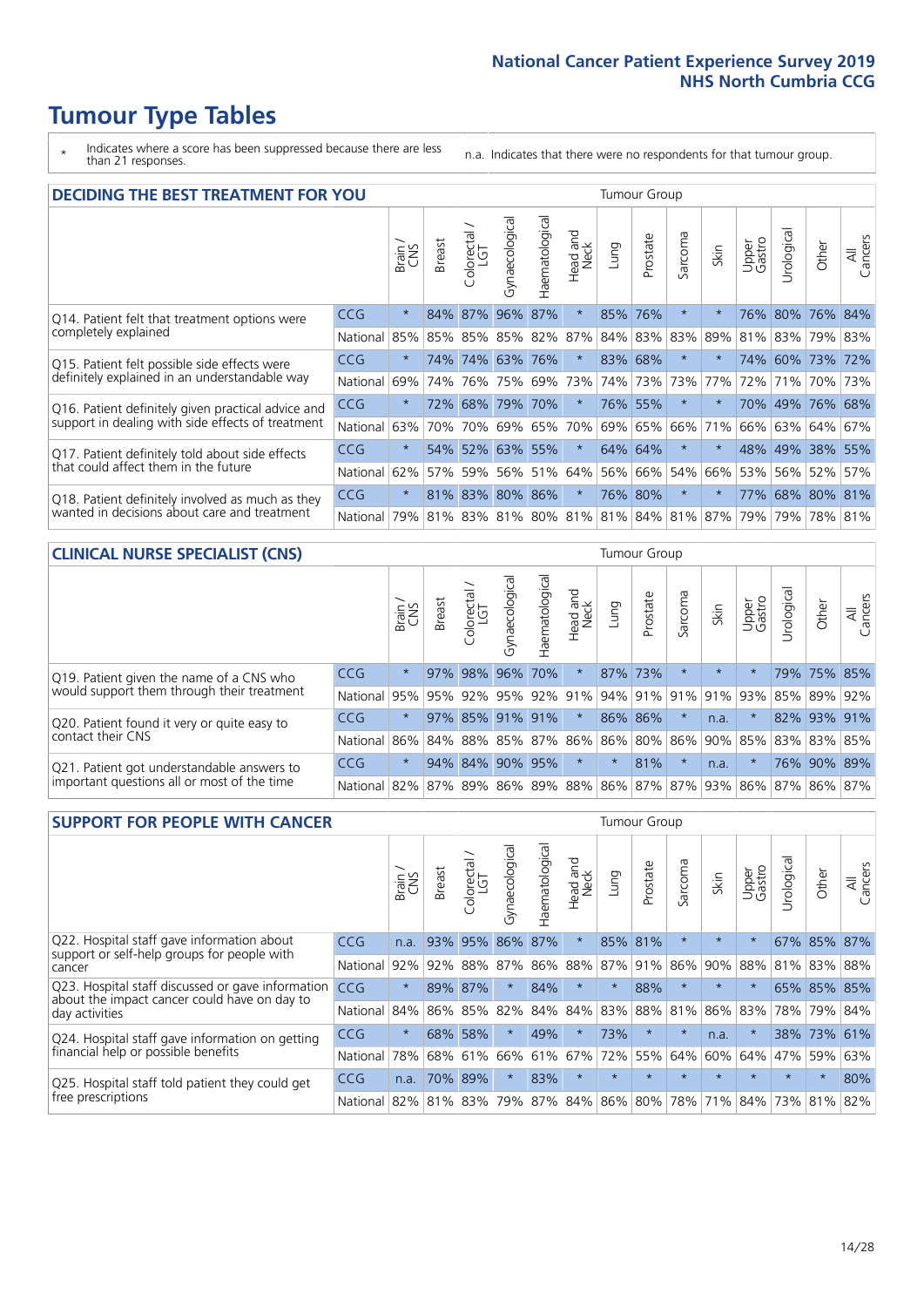# **Tumour Type Tables**

- \* Indicates where a score has been suppressed because there are less than 21 responses.
- n.a. Indicates that there were no respondents for that tumour group.

| <b>OPERATIONS</b>                                |            |              |               |                   |                   |                |                  |             | Tumour Group |         |                             |                 |           |                                                  |                |
|--------------------------------------------------|------------|--------------|---------------|-------------------|-------------------|----------------|------------------|-------------|--------------|---------|-----------------------------|-----------------|-----------|--------------------------------------------------|----------------|
|                                                  |            | Brain<br>CNS | <b>Breast</b> | Colorectal<br>LGT | ক<br>Gynaecologic | Haematological | Head and<br>Neck | <b>Gunn</b> | Prostate     | Sarcoma | Skin                        | Upper<br>Gastro | rological | Other                                            | All<br>Cancers |
| Q27. Beforehand, patient had all the information | <b>CCG</b> | $\star$      |               | 96% 98%           | $\star$           | $\star$        | $\star$          | $\star$     | $\star$      | $\star$ | $\star$                     | $\star$         | 90%       | $\ast$                                           | 95%            |
| needed about the operation                       | National   | 96%          | 97%           | 96%               |                   |                |                  |             |              |         |                             |                 |           | 96%  94%  96%  95%  97%  95%  96%  96%  95%  95% | 96%            |
| Q28. Afterwards, staff completely explained how  | <b>CCG</b> | $\star$      |               | 74% 92%           | $\star$           |                | $\star$          | $\star$     | $\star$      | $\star$ | $\star$                     | $\star$         | 67%       | $\star$                                          | 77%            |
| operation had gone in understandable way         | National   | 76%          |               | 79% 83%           |                   |                | 79%   78%   79%  |             |              |         | 79%   78%   80%   82%   79% |                 |           | 76%   77%                                        | 79%            |

#### **HOSPITAL CARE AS AN INPATIENT** Tumour Group

|                                                                                                  |              | Brain   | Breast  | Colorectal /<br>LGT | Gynaecological | Haematological | Head and<br>Neck | Lung        | Prostate | Sarcoma | Skin            | Upper<br>Gastro | Urological | Other   | Cancers<br>$\overline{\overline{A}}$ |
|--------------------------------------------------------------------------------------------------|--------------|---------|---------|---------------------|----------------|----------------|------------------|-------------|----------|---------|-----------------|-----------------|------------|---------|--------------------------------------|
| Q30. Hospital staff didn't talk in front of patient                                              | CCG          | $\star$ | 91%     | 78%                 | $\star$        | 76%            | $\star$          | $\star$     | $\star$  | $\star$ | $\star$         | $\star$         | 86%        | $\star$ | 85%                                  |
| as if patient wasn't there                                                                       | National     | 81%     | 86%     | 81%                 | 83%            | 84%            | 83%              | 81%         | 88%      | 86%     | 86%             | 81%             | 83%        | 82%     | 84%                                  |
| 031. Patient had confidence and trust in all                                                     | CCG          | $\star$ | 82%     | 89%                 | $\star$        | 83%            | $\star$          | $\star$     | $\star$  | $\star$ | $\star$         |                 | 86%        | $\star$ | 83%                                  |
| doctors treating them                                                                            | National     | 82%     | 83%     | 85%                 | 83%            | 82%            |                  | 87% 83%     | 89%      | 86%     | 85%             | 81%             | 85%        | 80%     | 84%                                  |
| Q32. Patient's family or someone close definitely                                                | CCG          | $\star$ | 79%     | 80%                 | $\star$        | 84%            | $\star$          | $\star$     | $\star$  | $\star$ | n.a.            |                 | 63%        | $\star$ | 76%                                  |
| felt able to talk to a doctor                                                                    | National     | 67%     | 72%     | 73%                 | 72%            | 74%            | 75%              | 74%         | 72%      | 71%     | 74%             | 73%             | 71%        | 69%     | 72%                                  |
| Q33. Patient had confidence and trust in all the                                                 | CCG          | $\star$ |         | 78% 74%             | $\star$        | 66%            | $\star$          | $\star$     | $\star$  | $\star$ | $\star$         | $\star$         | 86%        | $\star$ | 77%                                  |
| ward nurses treating them                                                                        | National     | 72%     | 73%     | 72%                 | 71%            | 77%            |                  | 75% 77%     | 79%      | 74%     | 75%             | 73%             | 77%        | 69%     | 74%                                  |
| Q34. Patient thought there were always or nearly                                                 | CCG          | $\star$ | 62%     | 64%                 | $\star$        | 62%            | $\star$          | $\star$     | $\star$  | $\star$ | $\star$         | $\star$         | 78%        | $\star$ | 66%                                  |
| always enough nurses on duty to care for them                                                    | National     | 68%     | 64%     | 62%                 | 63%            | 63%            | 65%              | 68%         | 72%      | 65%     | 70%             | 65%             | 66%        | 60%     | 64%                                  |
| Q35. All hospital staff asked patient what name                                                  | CCG          | $\star$ | 69% 87% |                     | $\star$        | 86%            | $\star$          | $\star$     | $\star$  | $\star$ | $\star$         | $\star$         | 88%        | $\star$ | 81%                                  |
| they prefer to be called by                                                                      | National     | 68%     | 62%     | 74%                 | 65%            | 72%            |                  | 71% 76%     | 72%      | 74%     | 70%             | 78%             | 76%        | 69%     | 71%                                  |
| Q36. Patient always given enough privacy when                                                    | CCG          | $\star$ | 95% 83% |                     | $\star$        | 83%            | $\star$          | $\star$     | $\star$  | $\star$ | $\star$         | $\star$         | 89%        | $\star$ | 87%                                  |
| discussing condition or treatment                                                                | National     | 78%     | 84%     | 85%                 | 81%            |                |                  | 86% 87% 84% | 88%      | 84%     | 84%             | 84%             | 85%        | 82%     | 85%                                  |
| Q37. Patient definitely found hospital staff to                                                  | <b>CCG</b>   | $\star$ | 55%     | 56%                 | $\star$        | 52%            | $\star$          | $\star$     | $\star$  | $\star$ | n.a.            |                 | 43%        | $\star$ | 54%                                  |
| discuss worries or fears during their inpatient visit                                            | National     | 45%     | 51%     | 55%                 | 51%            | 56%            |                  | 52% 49%     | 53%      | 54%     | 51%             | 53%             | 49%        | 46%     | 52%                                  |
| Q38. Hospital staff definitely did everything they                                               | CCG          | $\star$ | 81% 76% |                     | $\star$        | 83%            | $\star$          | $\star$     | $\star$  | $\star$ | $\star$         | $\star$         | 79%        | $\star$ | 79%                                  |
| could to help control pain                                                                       | National     | 85%     | 83%     | 84%                 | 82%            | 82%            | 80%              | 84%         | 85%      | 83%     | 85%             | 82%             | 81%        | 82%     | 83%                                  |
| Q39. Patient always felt they were treated with                                                  | CCG          | $\star$ | 90% 85% |                     | $\star$        | 83%            | $\star$          | $\star$     | $\star$  | $\star$ | $\star$         |                 | 94%        | $\star$ | 88%                                  |
| respect and dignity while in hospital                                                            | National     | 85%     |         | 87% 87%             | 85%            |                |                  | 89% 87% 88% | 91%      | 89%     | 89%             | 88%             |            | 90% 86% | 88%                                  |
| Q40. Patient given clear written information<br>about what should or should not do after leaving | CCG          | $\star$ | 90% 91% |                     | $\star$        | 74%            | $\star$          | $\star$     | $\star$  | $\star$ | $\star$         | $\star$         | 74%        | $\star$ | 86%                                  |
| hospital                                                                                         | National     | 80%     | 89%     | 86%                 | 86%            | 83%            |                  | 87% 82%     | 91%      | 85%     | 90%             | 82%             | 87%        | 83%     | 86%                                  |
| Q41. Hospital staff told patient who to contact<br>if worried about condition or treatment after | CCG          | $\star$ | 96%     | 95%                 | $\star$        | 96%            | $\star$          | $\star$     | $\star$  | $\star$ | $\star$         | $\star$         | 81%        | $\star$ | 92%                                  |
| leaving hospital                                                                                 | National 94% |         |         | 95% 95% 93%         |                |                |                  | 96% 93% 92% |          |         | 96% 94% 95% 92% |                 |            | 92% 93% | 94%                                  |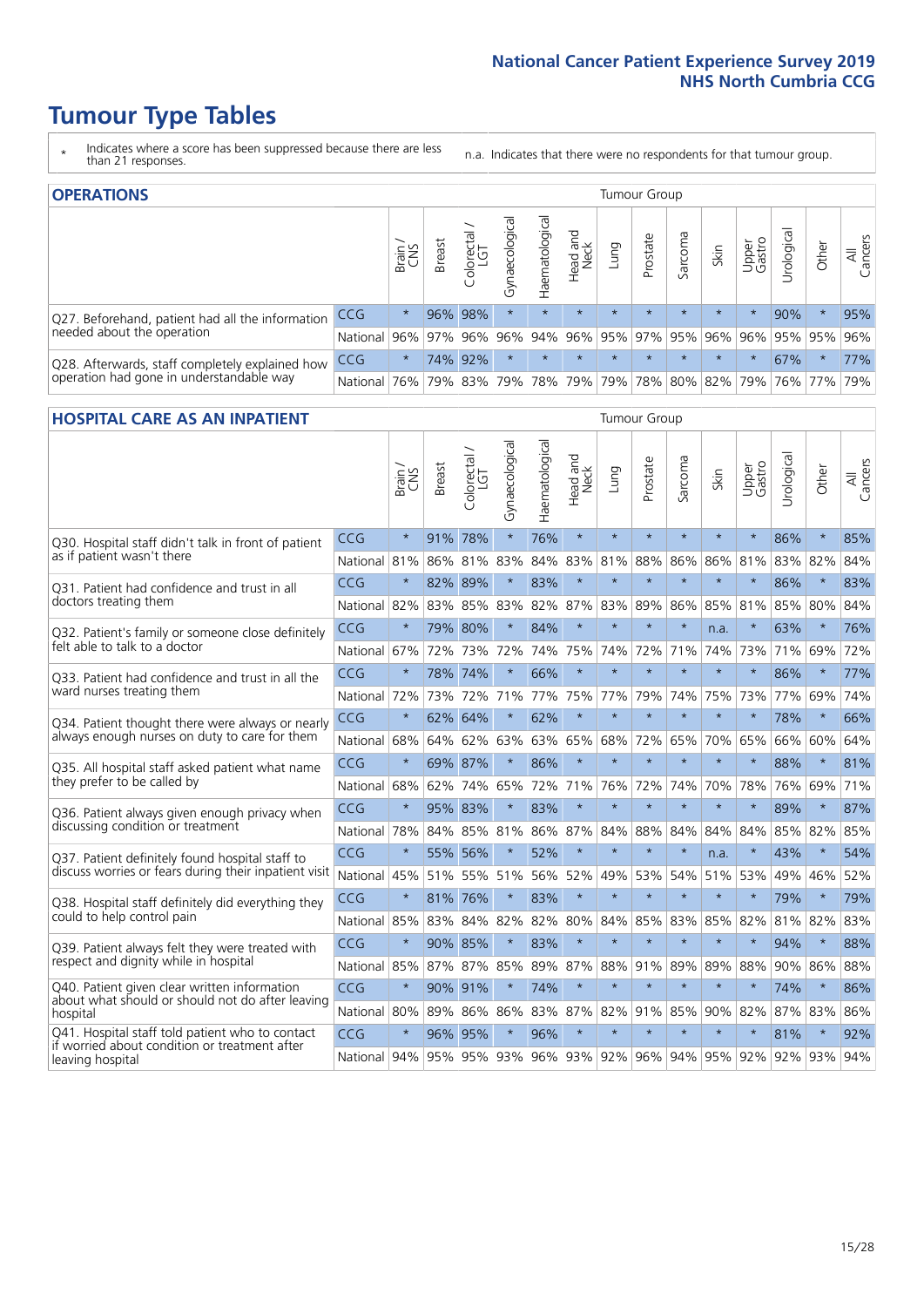# **Tumour Type Tables**

- \* Indicates where a score has been suppressed because there are less than 21 responses.
- n.a. Indicates that there were no respondents for that tumour group.

| <b>HOSPITAL CARE AS A DAY PATIENT / OUTPATIENT</b>                     |            |         |               |                       |                |                |                                |          | <b>Tumour Group</b> |         |         |                 |            |         |                |
|------------------------------------------------------------------------|------------|---------|---------------|-----------------------|----------------|----------------|--------------------------------|----------|---------------------|---------|---------|-----------------|------------|---------|----------------|
|                                                                        |            | Brain   | <b>Breast</b> | olorectal<br>LGT<br>Ũ | Gynaecological | Haematological | <b>Bad and</b><br>Neck<br>Head | Lung     | Prostate            | Sarcoma | Skin    | Upper<br>Gastro | Urological | Other   | All<br>Cancers |
| Q43. Patient definitely found hospital staff to                        | <b>CCG</b> | $\star$ | 79%           | 73%                   | 86%            | 83%            | $\star$                        | 62%      | 68%                 | $\star$ | $\star$ | $\star$         | 69%        | 84%     | 77%            |
| discuss worries or fears during their outpatient or<br>day case visit  | National   | 66%     | 68%           | 73%                   | 70%            | 73%            | 72%                            | 70%      | 74%                 | 72%     | 72%     | 71%             | 67%        | 68%     | 71%            |
| Q44. Cancer doctor had the right documents at                          | <b>CCG</b> | $\star$ | 96%           | 91%                   | 95%            | 97%            | $\star$                        | 100% 93% |                     | $\star$ |         |                 | 95%        | 95%     | 96%            |
| patient's last outpatient appointment                                  | National   | 94%     | 96%           | 96%                   | 96%            | 97%            | 96%                            | $96\%$   | 96%                 | 96%     | 96%     | 94%             | 96%        | 95%     | 96%            |
| Q46. Beforehand patient completely had                                 | CCG        | $\star$ | 89%           | $\star$               |                |                | $\star$                        | $\star$  | $\star$             | $\star$ | n.a.    | $\star$         | $\star$    | $\ast$  | 89%            |
| all information needed about radiotherapy<br>treatment                 | National   | 91%     | 88%           | 83%                   | 88%            | 84%            | 86%                            | 86%      | 88%                 | 88%     | 84%     | 86%             | 83%        | 84%     | 86%            |
| Q47. Patient completely given understandable                           | CCG        | n.a.    | 64%           | $\star$               | $\star$        |                | $\star$                        | $\star$  | $\star$             | $\star$ | n.a.    | $\star$         | $\star$    | $\star$ | 63%            |
| information about whether radiotherapy was<br>working                  | National   | 56%     | 60%           | 57%                   | 61%            | 62%            | 63%                            | 59%      | 60%                 | 67%     | 57%     | 52%             | 59%        | 59%     | 60%            |
| Q49. Beforehand patient completely had all                             | CCG        | $\star$ | 88%           | 82%                   | $\star$        | 93%            | $\star$                        | 83%      | $\star$             | n.a.    |         |                 | $\star$    | 96%     | 89%            |
| information needed about chemotherapy<br>treatment                     | National   | 80%     | 82%           | 86%                   | 87%            | 85%            | 79%                            | 84%      | 86%                 | 86%     | 90%     | 84%             | 85%        | 85%     | 84%            |
| Q50. Patient given enough information about<br><b>CCG</b>              |            | n.a.    | 74%           | 67%                   | $\star$        | 85%            | $\star$                        | $\star$  | $\star$             | n.a.    | $\star$ | $\star$         | $^\star$   | 59%     | 76%            |
| whether chemotherapy was working in a<br>completely understandable way | National   | 54%     | 62%           | 64%                   | 68%            | 75%            |                                | 57% 67%  | 66%                 | 71%     | 79%     | 61%             | 68%        | 69%     | 68%            |

#### **HOME CARE AND SUPPORT** Tumour Group

|                                                                                              |            | Brain   | <b>Breast</b> | Colorectal<br>LGT | $\overline{\sigma}$<br>Gynaecologic | Haematological | Head and<br>Neck | <b>Lung</b>             | Prostate | Sarcoma | Skin        | Upper<br>Gastro | Urological | Other   | All<br>Cancers |
|----------------------------------------------------------------------------------------------|------------|---------|---------------|-------------------|-------------------------------------|----------------|------------------|-------------------------|----------|---------|-------------|-----------------|------------|---------|----------------|
| Q51. Hospital staff definitely gave family or<br>someone close all the information needed to | <b>CCG</b> | $\star$ | 59%           | 75%               | 63%                                 | 75%            | $\star$          | 44% 61%                 |          |         | $\star$     | $\star$         | 47%        | 56%     | 63%            |
| help care at home                                                                            | National   | 58%     |               | 58% 63%           | 57%                                 |                |                  | 62% 67% 59% 61% 62% 65% |          |         |             | 60%             | 59%        | 55%     | 60%            |
| Q52. Patient definitely given enough support                                                 | <b>CCG</b> | $\star$ |               | 58% 57%           | $\star$                             | 56%            | $\star$          | 45% 50%                 |          |         | n.a.        | $\star$         |            | 41% 70% | 55%            |
| from health or social services during treatment                                              | National   | 42%     | 52%           | 60%               |                                     |                |                  | 45% 51% 59% 50%         |          |         | 48% 53% 57% | 54% 48% 51%     |            |         | 52%            |
| Q53. Patient definitely given enough support                                                 | <b>CCG</b> | n.a.    | 49%           | 62%               | $\star$                             | 57%            | $\star$          | $\star$                 | $\star$  | $\star$ | n.a.        | $\star$         | $\star$    | $\star$ | 54%            |
| from health or social services after treatment                                               | National l | 39%     | 41% 53%       |                   | 39%                                 | $ 43\% $       | 56%              | $ 40\% $                | 46%      |         | 48% 59%     | 47%             | 44%        | 44%     | 45%            |

| <b>CARE FROM YOUR GENERAL PRACTICE</b>                                                        |            |         |               |                   |                             |                |                                 |      | Tumour Group |         |                         |                 |            |             |                |
|-----------------------------------------------------------------------------------------------|------------|---------|---------------|-------------------|-----------------------------|----------------|---------------------------------|------|--------------|---------|-------------------------|-----------------|------------|-------------|----------------|
|                                                                                               |            | Brain   | <b>Breast</b> | Colorectal<br>LGT | Gynaecological              | Haematological | Head and<br>Neck                | Lung | Prostate     | Sarcoma | Skin                    | Upper<br>Gastro | Urological | Other       | All<br>Cancers |
| Q54. GP given enough information about                                                        | <b>CCG</b> | $\star$ |               |                   | 98% 98% 100% 99%            |                | $\star$                         |      | 92% 92%      |         | $\star$                 | $\star$         |            | 83% 97% 95% |                |
| patient's condition and treatment                                                             | National   | 91%     |               |                   | 96% 95% 95% 96% 94% 94% 96% |                |                                 |      |              |         | 94% 96% 93% 95% 94% 95% |                 |            |             |                |
| Q55. General practice staff definitely did<br>everything they could to support patient during | <b>CCG</b> | $\star$ |               |                   | 67% 58% 63% 64%             |                | $\star$                         |      | 55% 65%      |         | $\star$                 |                 |            | 55% 58% 62% |                |
| treatment                                                                                     | National   | 55%     |               | 58% 59%           |                             |                | 56% 56% 59% 56% 64% 56% 65% 59% |      |              |         |                         |                 |            | 59% 55% 58% |                |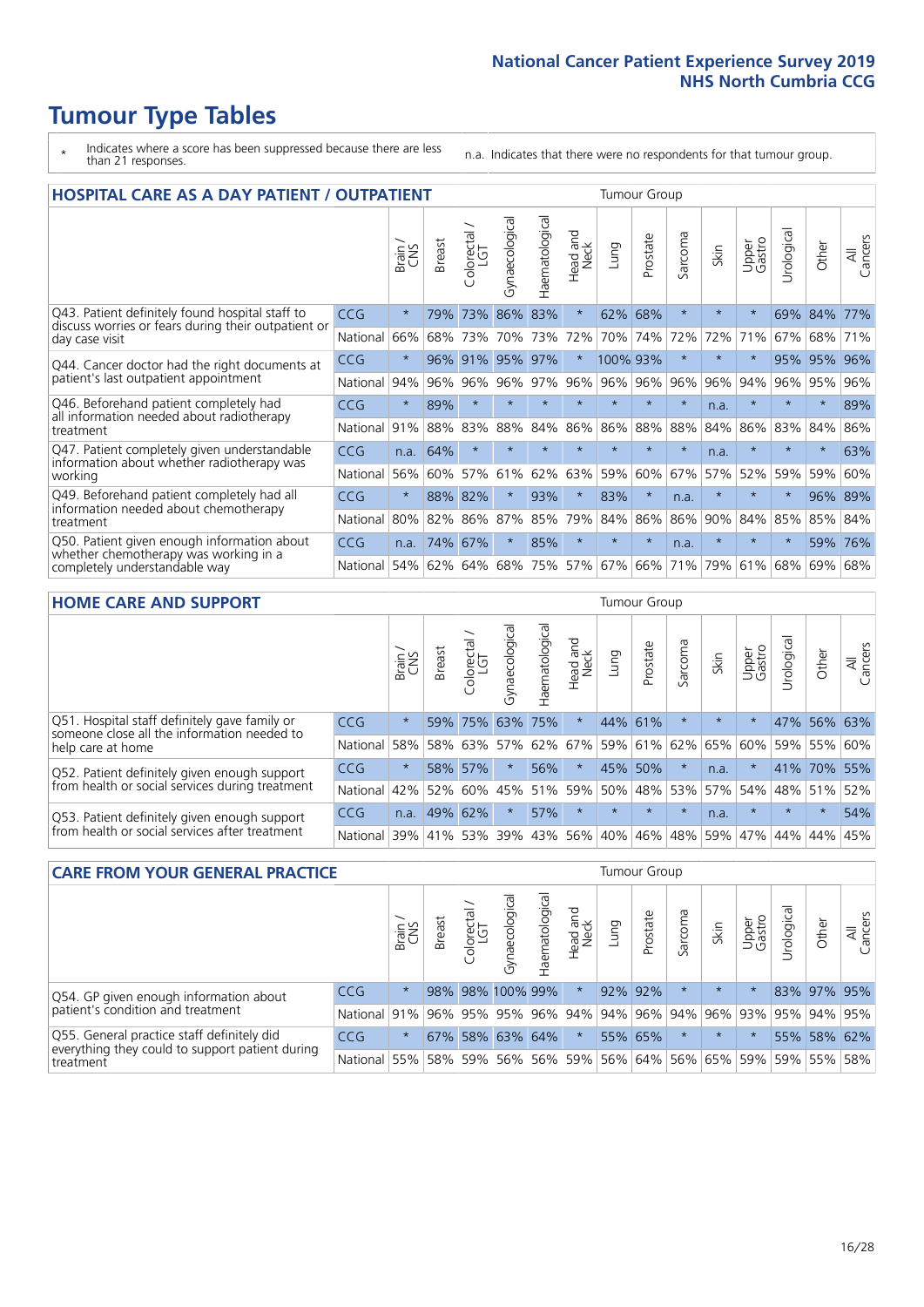# **Tumour Type Tables**

- \* Indicates where a score has been suppressed because there are less than 21 responses.
- n.a. Indicates that there were no respondents for that tumour group.

#### **YOUR OVERALL NHS CARE** THE TWO CONTROLLER THE THE THROUP CHANGE THE TUMOUR GROUP

|            | Brain<br>CNS | <b>Breast</b> | olorectal<br>LGT<br>Ū | Gynaecological            | Haematological     | ead and<br>Neck<br>Head | Lung | Prostate | arcoma<br>$\sqrt{ }$                                                    | Skin     | Upper<br>Gastro | $\overline{c}$<br>Urologia | Other                 | All<br>Cancers                                 |
|------------|--------------|---------------|-----------------------|---------------------------|--------------------|-------------------------|------|----------|-------------------------------------------------------------------------|----------|-----------------|----------------------------|-----------------------|------------------------------------------------|
| <b>CCG</b> | $\star$      | 66%           | 67%                   | 85%                       | 81%                | $\star$                 |      |          | $\star$                                                                 | $\star$  | 57%             | 74%                        | 69%                   | 71%                                            |
| National   | 60%          |               |                       | 69%                       | 75%                | 73%                     |      |          | 70%                                                                     | 79%      | 69%             | 74%                        |                       | 73%                                            |
| <b>CCG</b> | $\star$      |               |                       |                           | 32%                | $\star$                 |      |          | $\star$                                                                 | $\ast$   | $\star$         | 38%                        |                       |                                                |
| National   | 36%          | 41%           | 40%                   | 34%                       | 36%                | 39%                     | 36%  |          | 34%                                                                     | 44%      | 36%             | 33%                        | 31%                   | 38%                                            |
| <b>CCG</b> | $\star$      | 88%           |                       |                           | 98%                | $\star$                 | 86%  |          | $\star$                                                                 | $^\star$ |                 |                            |                       | 87%                                            |
| National   | 85%          |               |                       | 87%                       |                    | 90%                     | 90%  |          | 88%                                                                     | 90%      | 86%             |                            |                       |                                                |
| <b>CCG</b> | $\star$      |               |                       |                           |                    | $\star$                 |      |          | $\star$                                                                 | $\star$  | 77%             |                            |                       | 75%                                            |
| National   | 58%          | 68%           | 73%                   | 66%                       | 66%                | 71%                     | 71%  | 76%      | 68%                                                                     | 73%      | 66%             | 75%                        | 64%                   | 69%                                            |
| CCG        | $\star$      | 24%           | 22%                   | 43%                       | 13%                | $\ast$                  | 21%  | 14%      | $\star$                                                                 | $\star$  | 14%             | 13%                        |                       | 19%                                            |
| National   | 42%          | 30%           | 32%                   | 31%                       | 33%                | 21%                     | 34%  |          | 36%                                                                     | 20%      | 36%             | 21%                        | 32%                   | 30%                                            |
| <b>CCG</b> | $\star$      | 9.0           | 8.9                   | 9.0                       | 9.2                | $\star$                 | 8.8  | 8.5      | $\star$                                                                 | $\star$  | 8.1             | 8.4                        | 8.5                   | 8.8                                            |
| National   | 8.6          | 8.9           | 8.8                   | 8.7                       | 8.9                | 8.8                     | 8.8  | 8.8      | 8.8                                                                     | 8.9      | 8.7             | 8.7                        | 8.7                   | 8.8                                            |
|            |              |               |                       | 38% 47%<br>81%<br>71% 71% | 73% 73%<br>90% 88% | 88%<br>91%<br>72% 84%   |      |          | 68%<br>61%<br>73% 75%<br>41% 24%<br>40%<br>78%<br>88%<br>82% 66%<br>31% |          |                 |                            | 74% 81%<br>85%<br>76% | 68%<br>36% 37%<br>83%<br>87% 89%<br>73%<br>22% |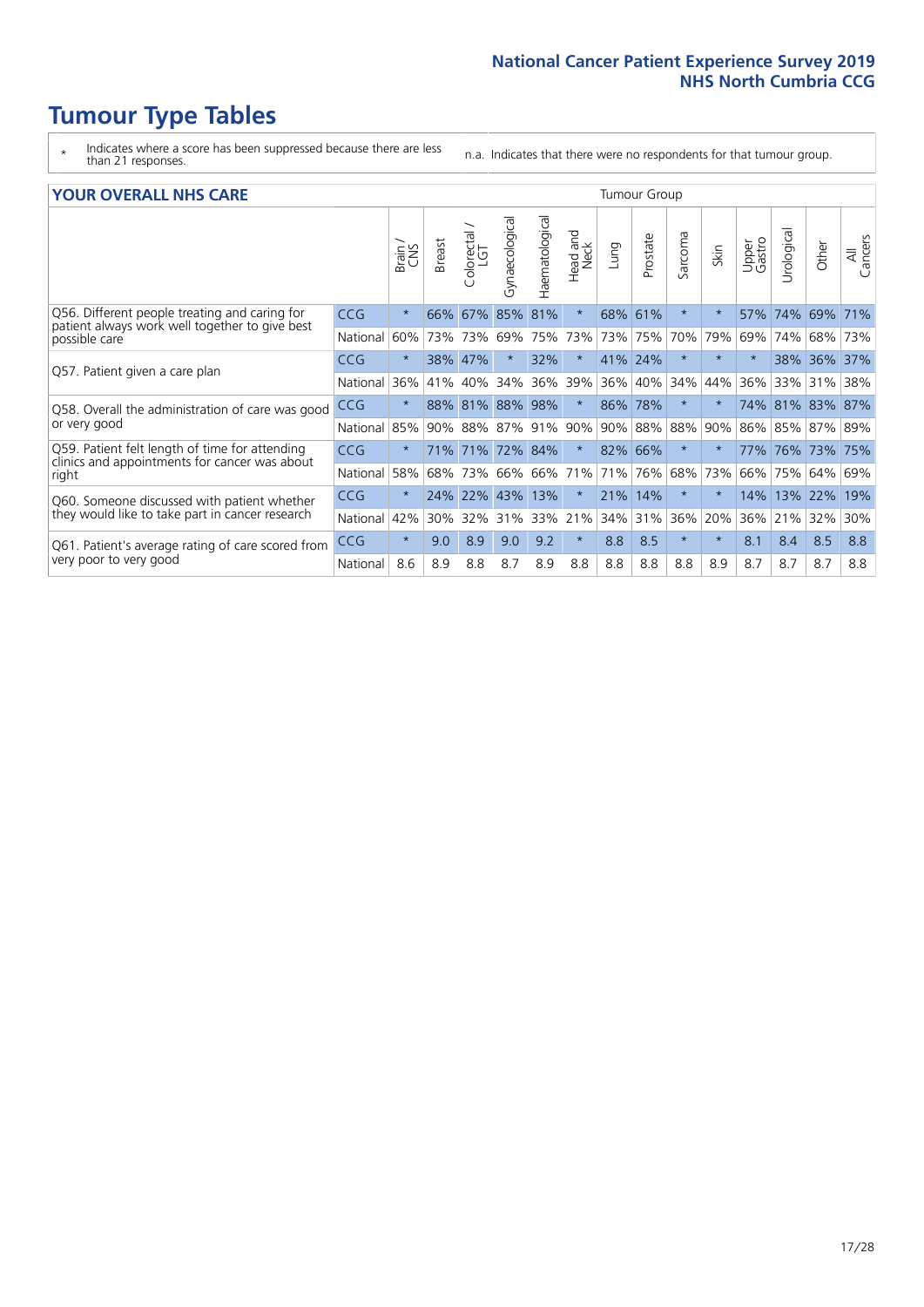### **Year on Year Charts**





#### **DIAGNOSTIC TESTS**





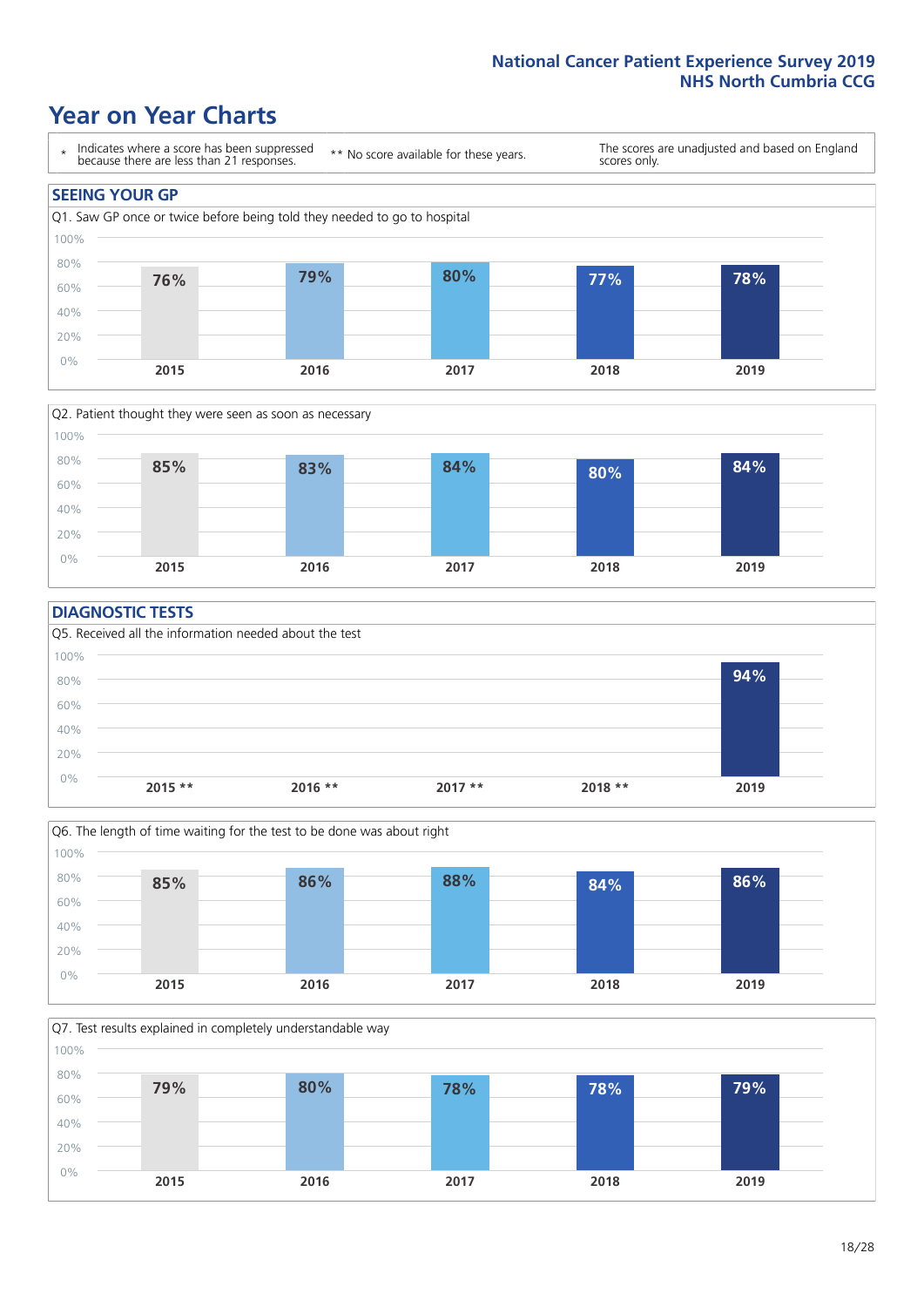







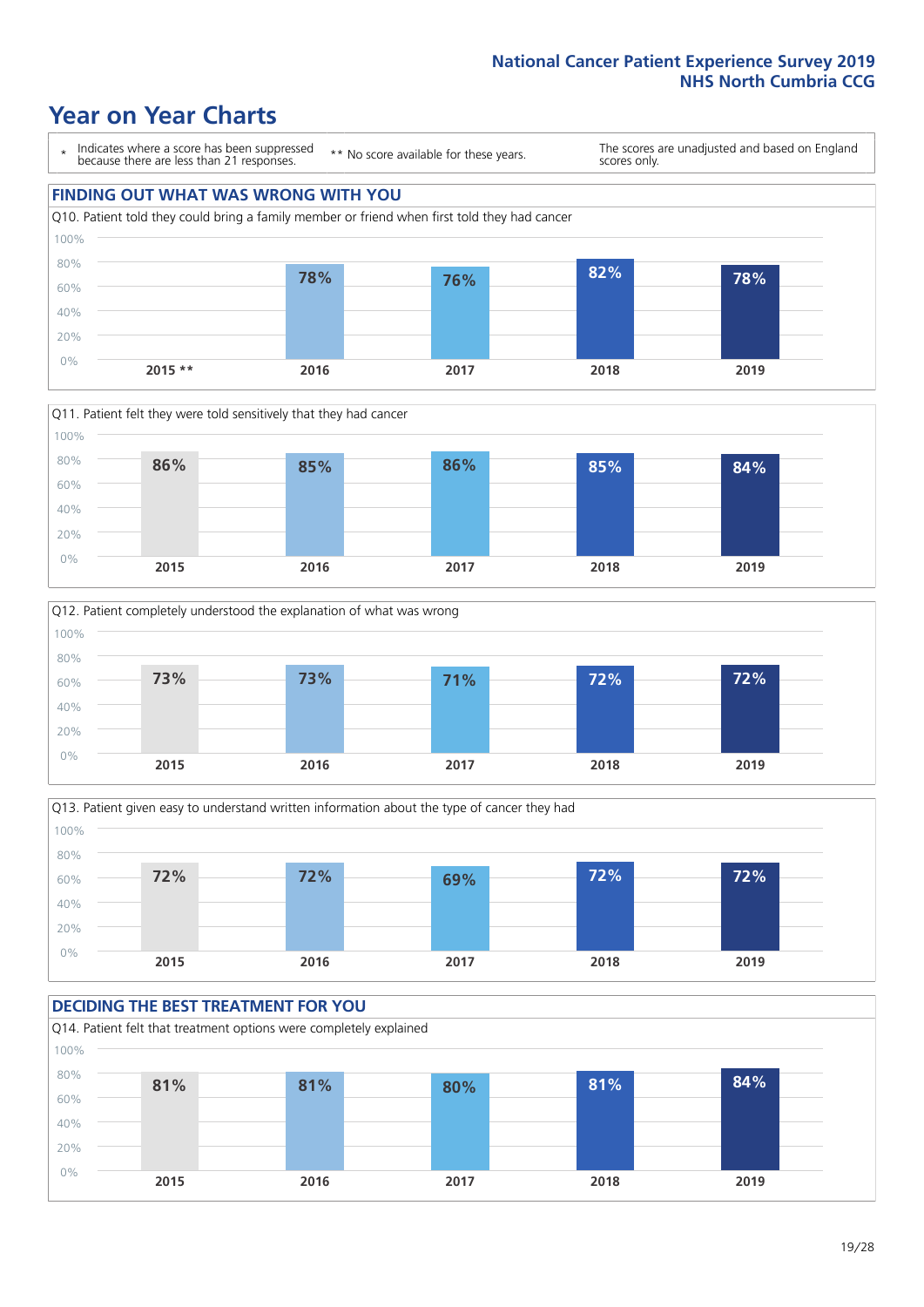





Q18. Patient definitely involved as much as they wanted in decisions about care and treatment  $0%$ 20% 40% 60% 80% 100% **2015 \*\* 2016 \*\* 2017 \*\* 2018 \*\* 2019 81%**

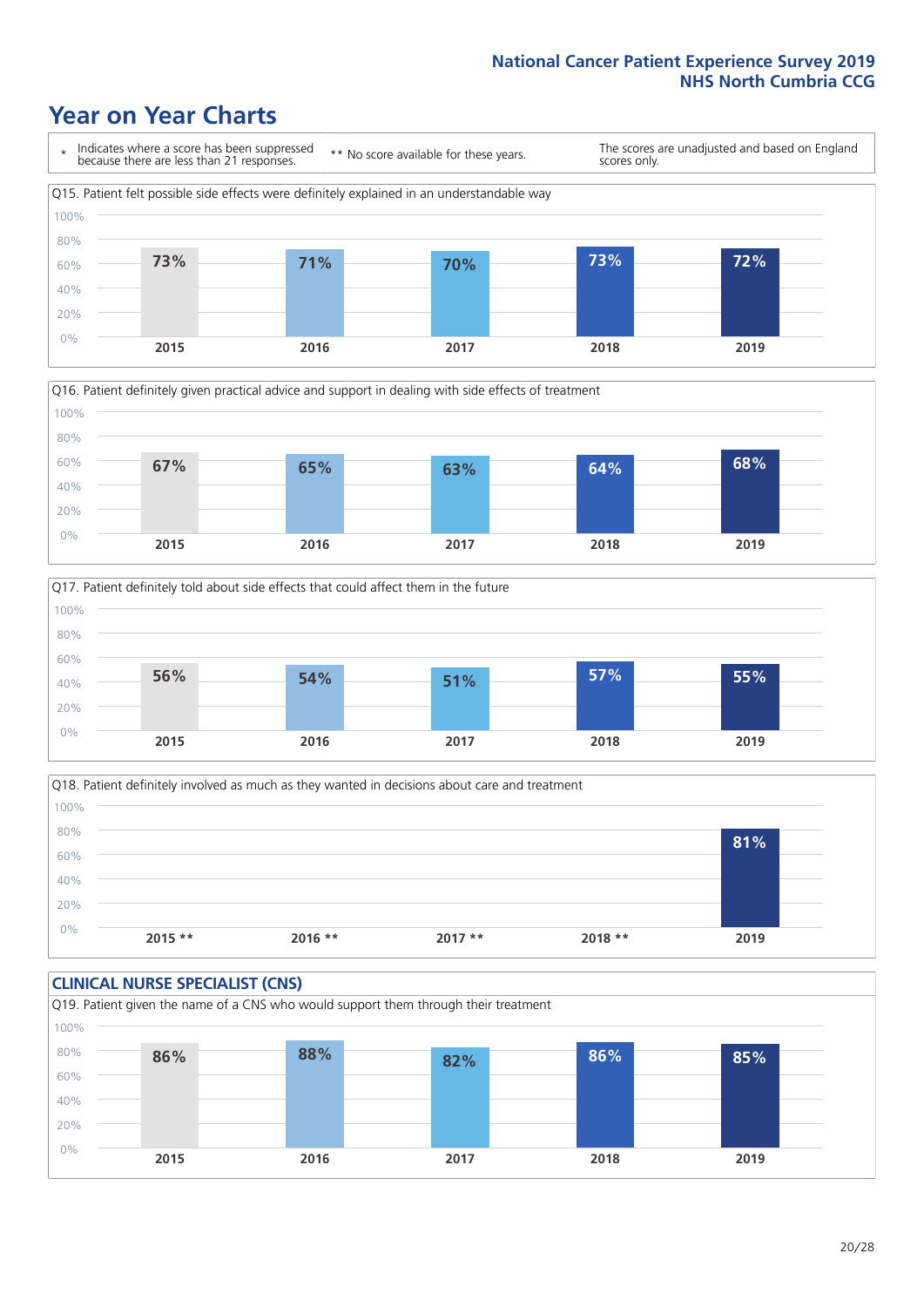







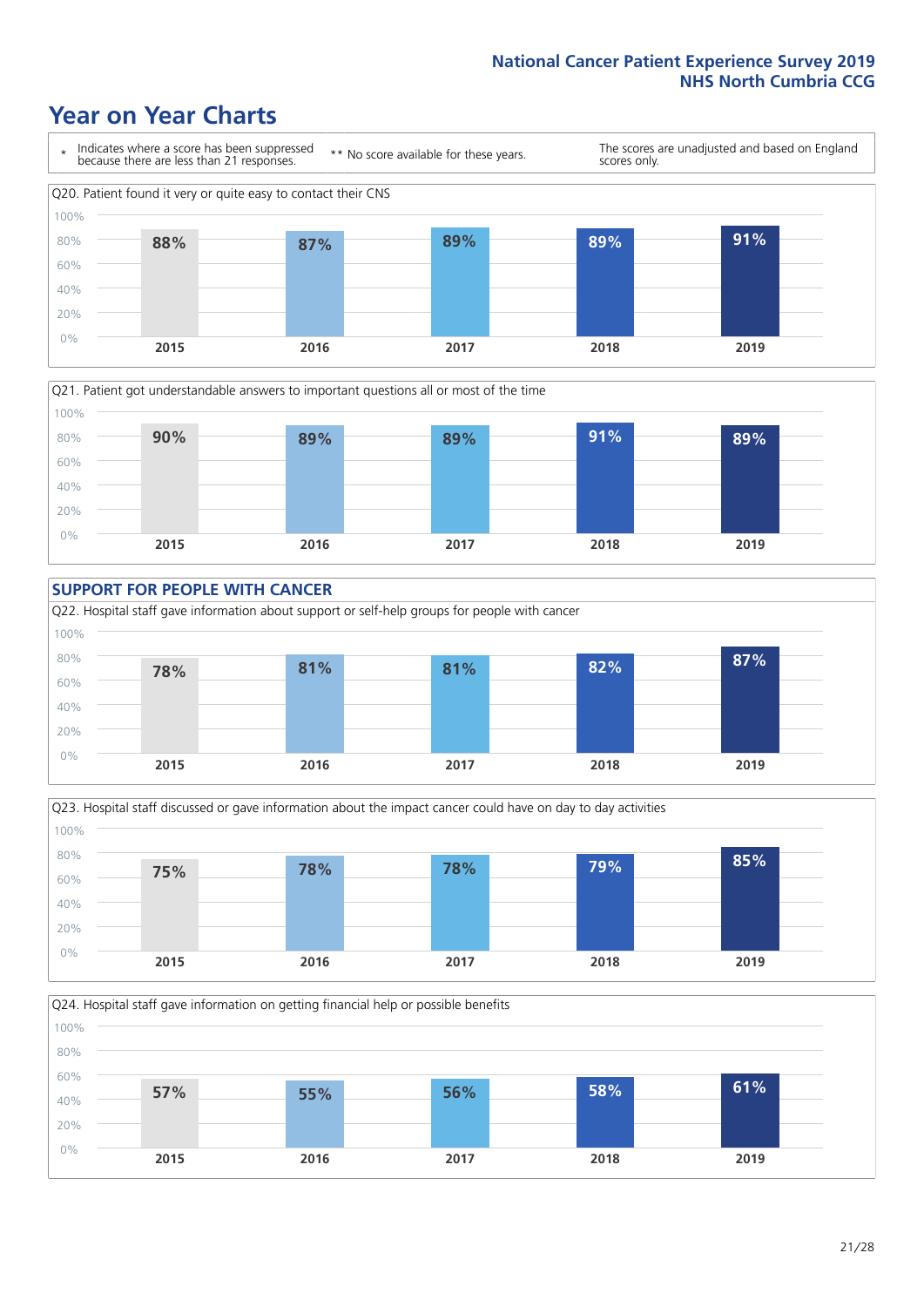### **Year on Year Charts**



#### **OPERATIONS**





#### **HOSPITAL CARE AS AN INPATIENT** Q30. Hospital staff didn't talk in front of patient as if patient wasn't there 0% 20% 40% 60% 80% 100% **2015 \*\* 2016 \*\* 2017 \*\* 2018 \*\* 2019 85%**

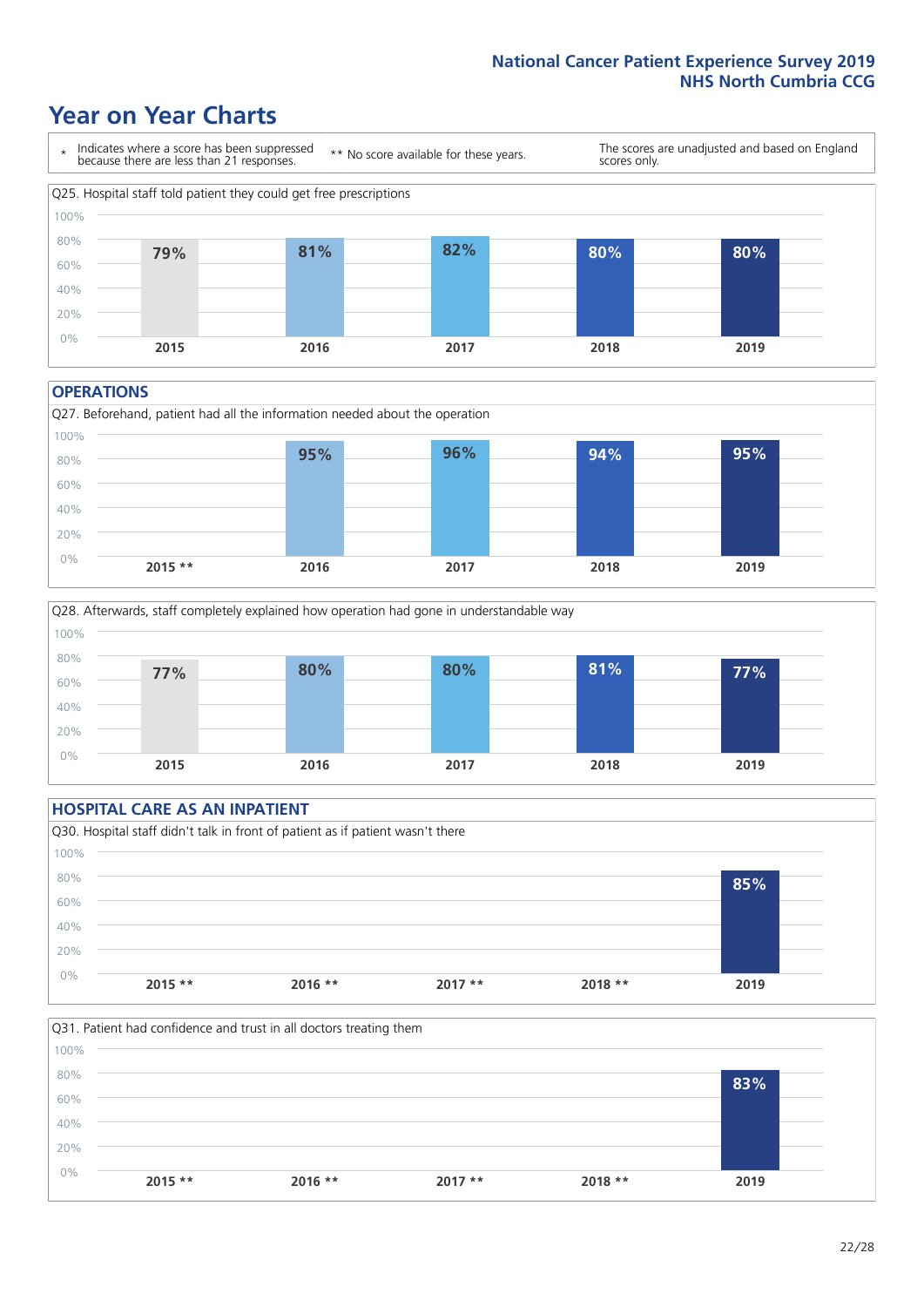







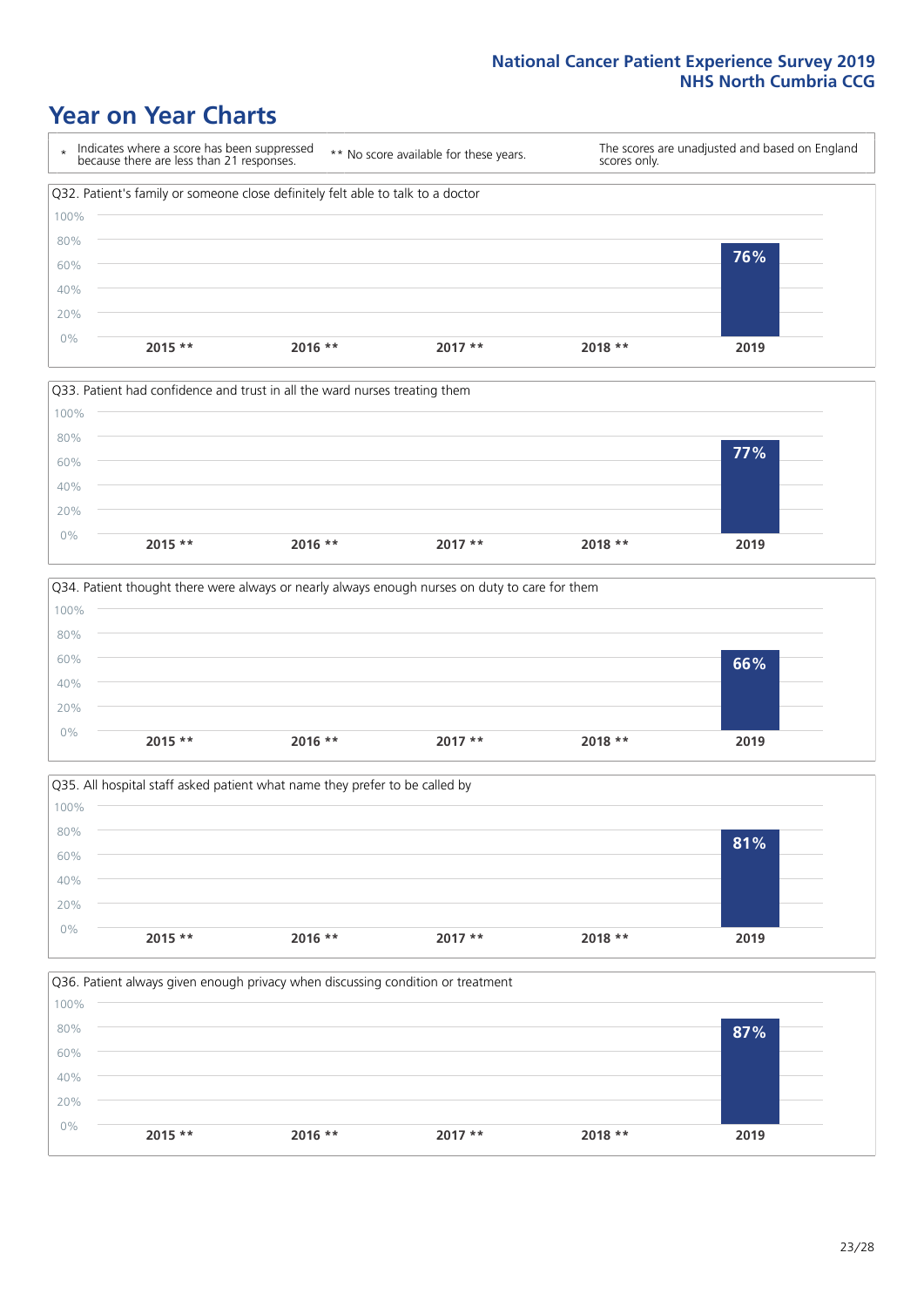





|       |           | Q40. Patient given clear written information about what should or should not do after leaving hospital |          |          |      |
|-------|-----------|--------------------------------------------------------------------------------------------------------|----------|----------|------|
| 100%  |           |                                                                                                        |          |          |      |
| 80%   |           |                                                                                                        |          |          | 86%  |
| 60%   |           |                                                                                                        |          |          |      |
| 40%   |           |                                                                                                        |          |          |      |
| 20%   |           |                                                                                                        |          |          |      |
| $0\%$ | $2015$ ** | $2016$ **                                                                                              | $2017**$ | $2018**$ | 2019 |
|       |           |                                                                                                        |          |          |      |

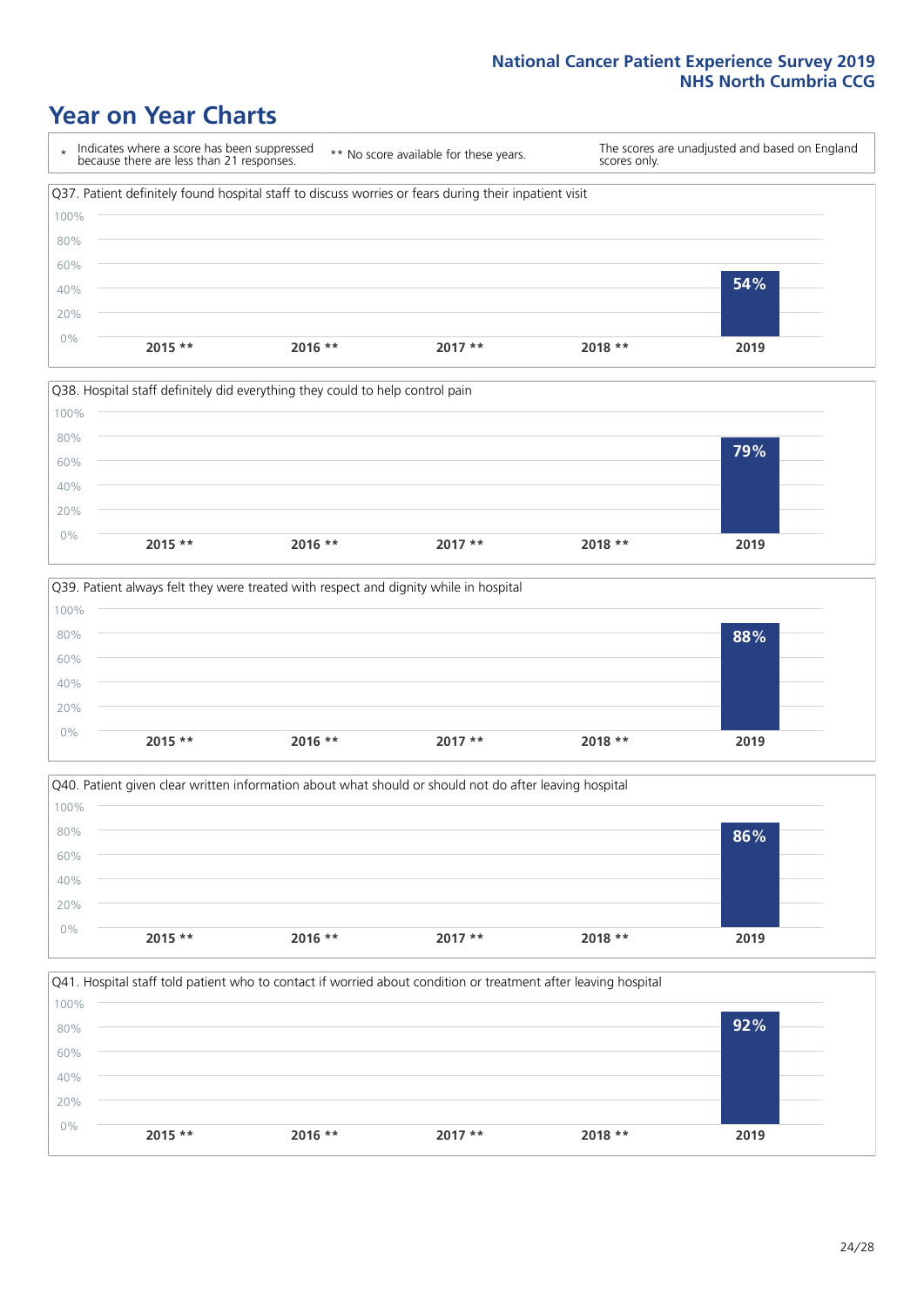### **Year on Year Charts**

\* Indicates where a score has been suppressed because there are less than 21 responses.

\*\* No score available for these years.

The scores are unadjusted and based on England scores only.

#### **HOSPITAL CARE AS A DAY PATIENT / OUTPATIENT**









Q49. Beforehand patient completely had all information needed about chemotherapy treatment 60% 80% 100% **82% 81% 81% 82% 89%**

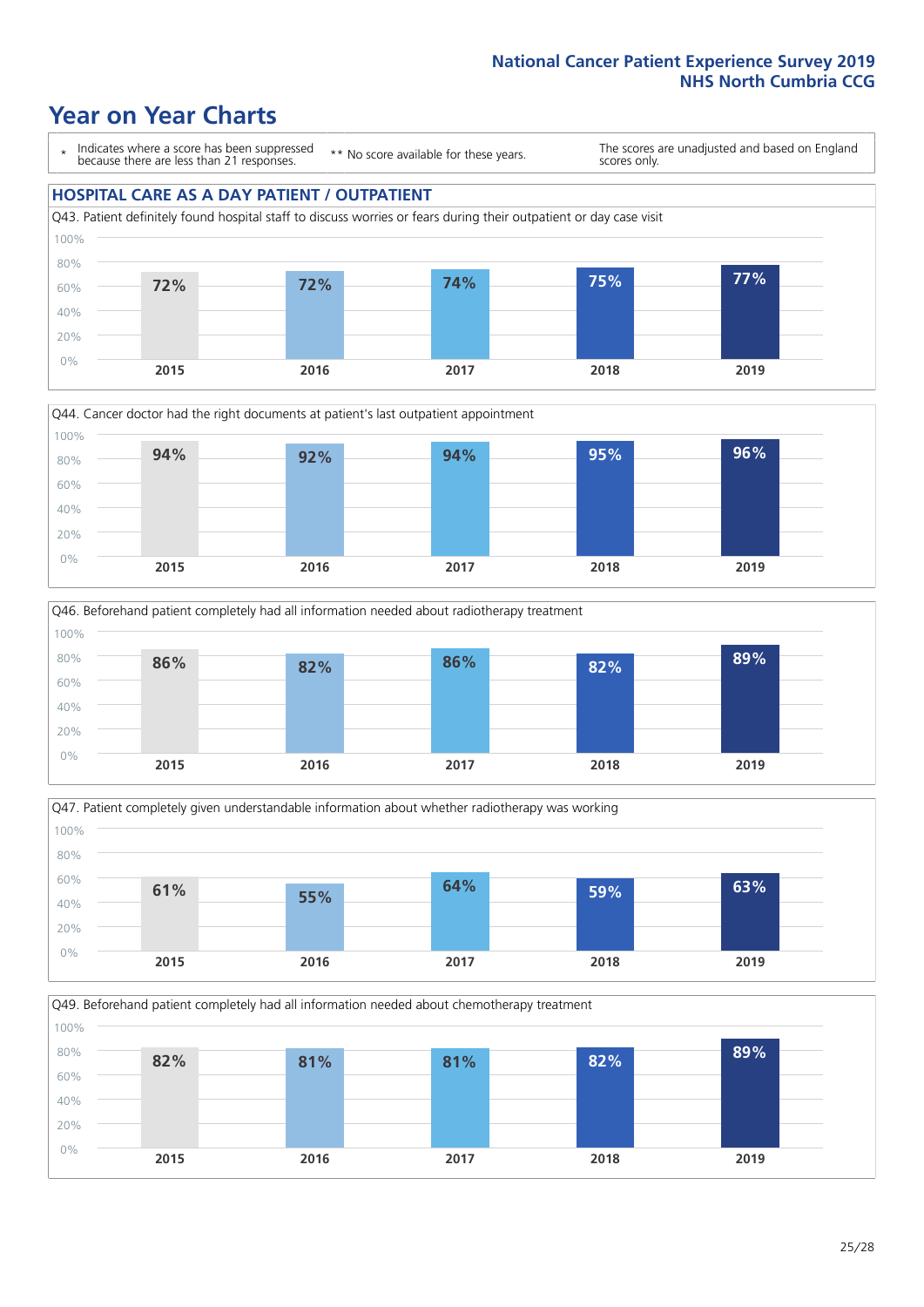### **Year on Year Charts**

\* Indicates where a score has been suppressed because there are less than 21 responses. \*\* No score available for these years. The scores are unadjusted and based on England scores only. Q50. Patient given enough information about whether chemotherapy was working in a completely understandable way 0% 20% 40% 60% 80% 100% **2015 2016 2017 2018 2019 73% 66% 67% 70% 76%**

#### **HOME CARE AND SUPPORT**







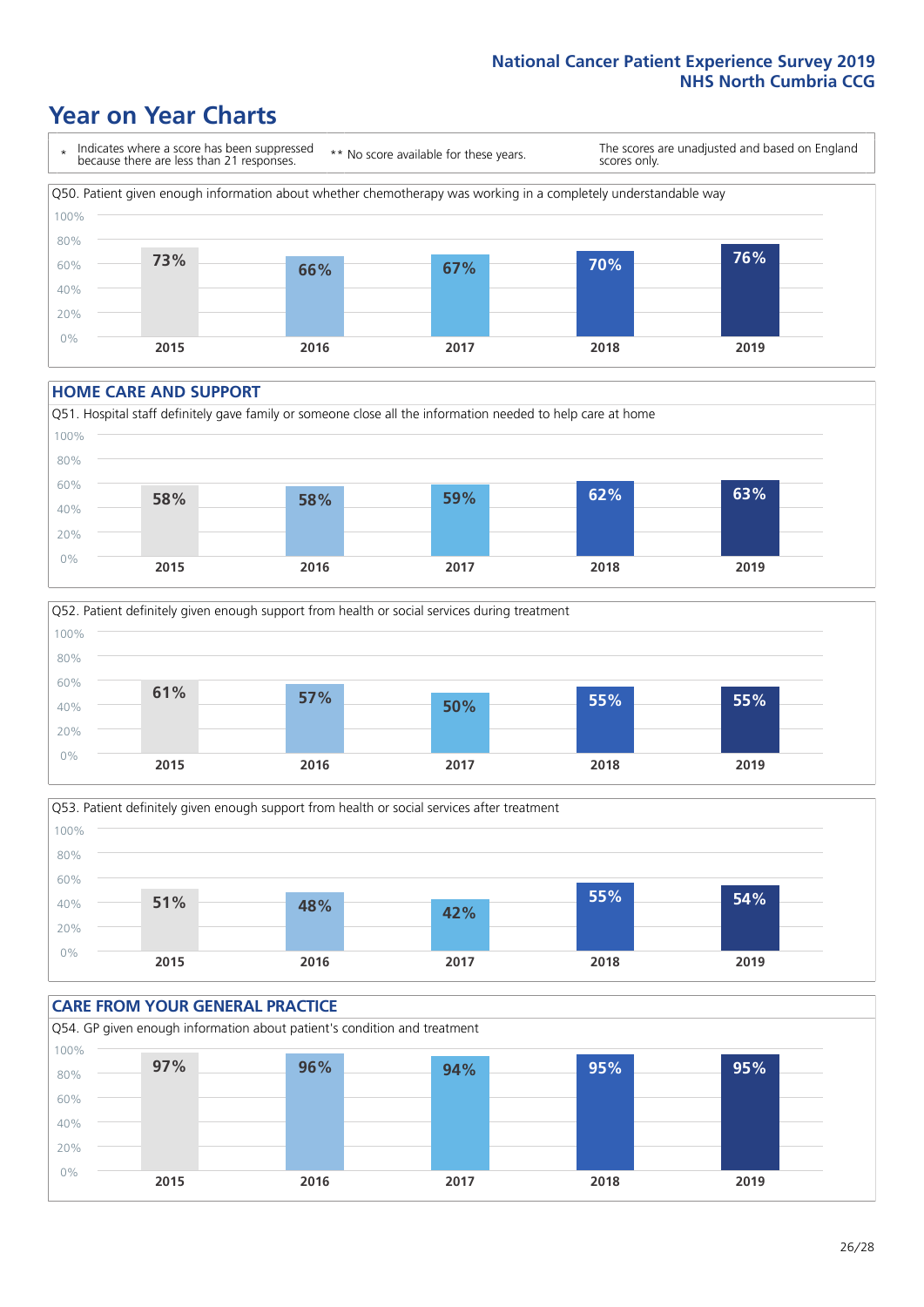### **Year on Year Charts**

\* Indicates where a score has been suppressed because there are less than 21 responses. \*\* No score available for these years. The scores are unadjusted and based on England scores only. Q55. General practice staff definitely did everything they could to support patient during treatment 0% 20% 40% 60% 80% 100% **2015 2016 2017 2018 2019 70% 69% 65% 62% 62%**

#### **YOUR OVERALL NHS CARE**







Q59. Patient felt length of time for attending clinics and appointments for cancer was about right 80% 100% **73% 74% 76% 77% 75%**